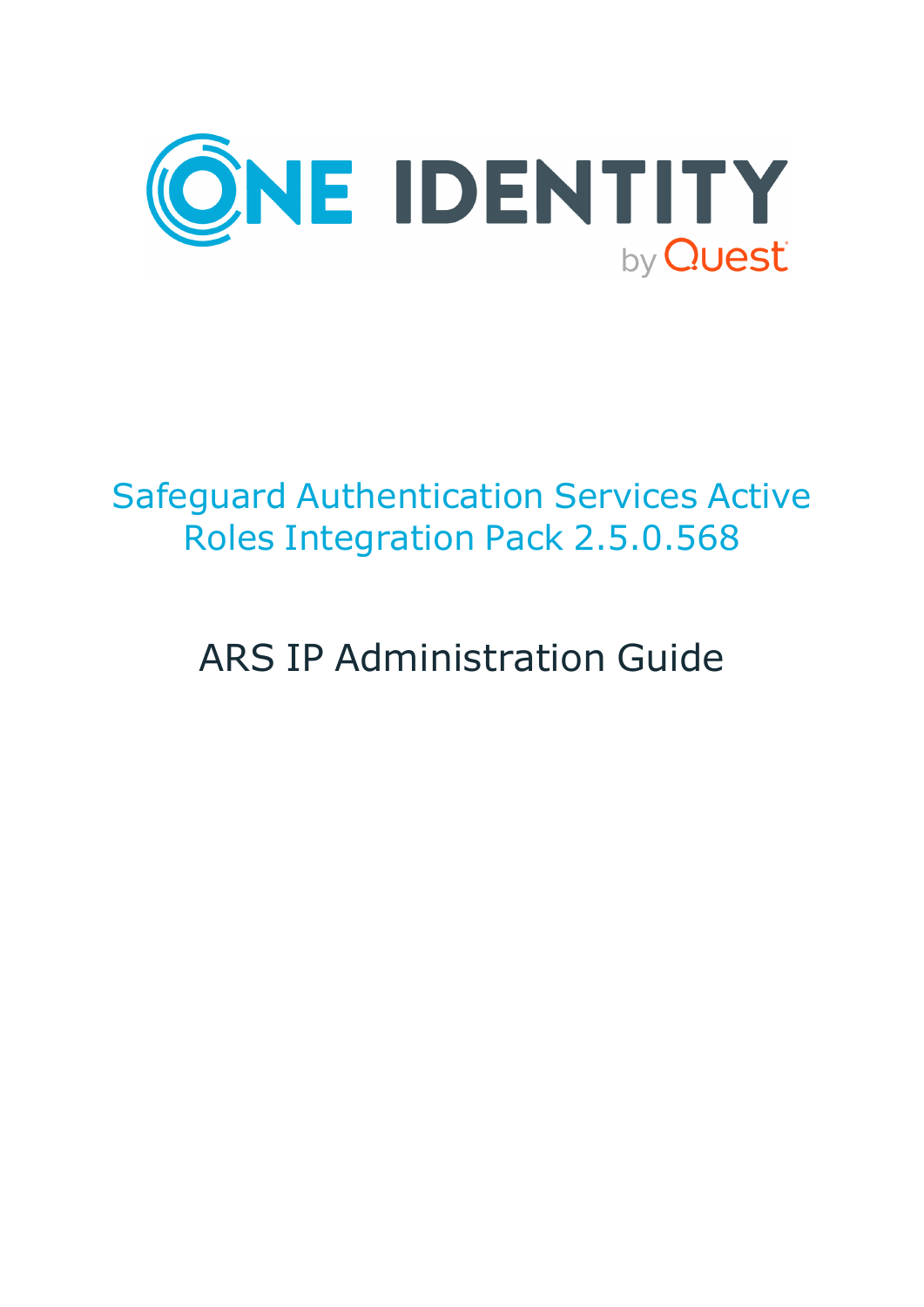#### **Copyright 2022 One Identity LLC.**

#### **ALL RIGHTS RESERVED.**

This guide contains proprietary information protected by copyright. The software described in this guide is furnished under a software license or nondisclosure agreement. This software may be used or copied only in accordance with the terms of the applicable agreement. No part of this guide may be reproduced or transmitted in any form or by any means, electronic or mechanical, including photocopying and recording for any purpose other than the purchaser's personal use without the written permission of One Identity LLC .

The information in this document is provided in connection with One Identity products. No license, express or implied, by estoppel or otherwise, to any intellectual property right is granted by this document or in connection with the sale of One Identity LLC products. EXCEPT AS SET FORTH IN THE TERMS AND CONDITIONS AS SPECIFIED IN THE LICENSE AGREEMENT FOR THIS PRODUCT, ONE IDENTITY ASSUMES NO LIABILITY WHATSOEVER AND DISCLAIMS ANY EXPRESS, IMPLIED OR STATUTORY WARRANTY RELATING TO ITS PRODUCTS INCLUDING, BUT NOT LIMITED TO, THE IMPLIED WARRANTY OF MERCHANTABILITY, FITNESS FOR A PARTICULAR PURPOSE, OR NON-INFRINGEMENT. IN NO EVENT SHALL ONE IDENTITY BE LIABLE FOR ANY DIRECT, INDIRECT, CONSEQUENTIAL, PUNITIVE, SPECIAL OR INCIDENTAL DAMAGES (INCLUDING, WITHOUT LIMITATION, DAMAGES FOR LOSS OF PROFITS, BUSINESS INTERRUPTION OR LOSS OF INFORMATION) ARISING OUT OF THE USE OR INABILITY TO USE THIS DOCUMENT, EVEN IF ONE IDENTITY HAS BEEN ADVISED OF THE POSSIBILITY OF SUCH DAMAGES. One Identity makes no representations or warranties with respect to the accuracy or completeness of the contents of this document and reserves the right to make changes to specifications and product descriptions at any time without notice. One Identity does not make any commitment to update the information contained in this document.

If you have any questions regarding your potential use of this material, contact:

One Identity LLC. Attn: LEGAL Dept 4 Polaris Way Aliso Viejo, CA 92656

Refer to our Web site [\(http://www.OneIdentity.com](http://www.oneidentity.com/)) for regional and international office information.

#### **Patents**

One Identity is proud of our advanced technology. Patents and pending patents may apply to this product. For the most current information about applicable patents for this product, please visit our website at [http://www.OneIdentity.com/legal/patents.aspx.](http://www.oneidentity.com/legal/patents.aspx)

#### **Trademarks**

One Identity and the One Identity logo are trademarks and registered trademarks of One Identity LLC. in the U.S.A. and other countries. For a complete list of One Identity trademarks, please visit our website at [www.OneIdentity.com/legal](http://www.oneidentity.com/legal). All other trademarks are the property of their respective owners.

#### **Legend**

**WARNING: A WARNING icon highlights a potential risk of bodily injury or property** œ **damage, for which industry-standard safety precautions are advised. This icon is often associated with electrical hazards related to hardware.**

**CAUTION: A CAUTION icon indicates potential damage to hardware or loss of data if instructions are not followed.**

SAS ARS Integration Pack ARS IP Administration Guide Updated - 17 March 2022, 15:58 Version - 2.5.0.568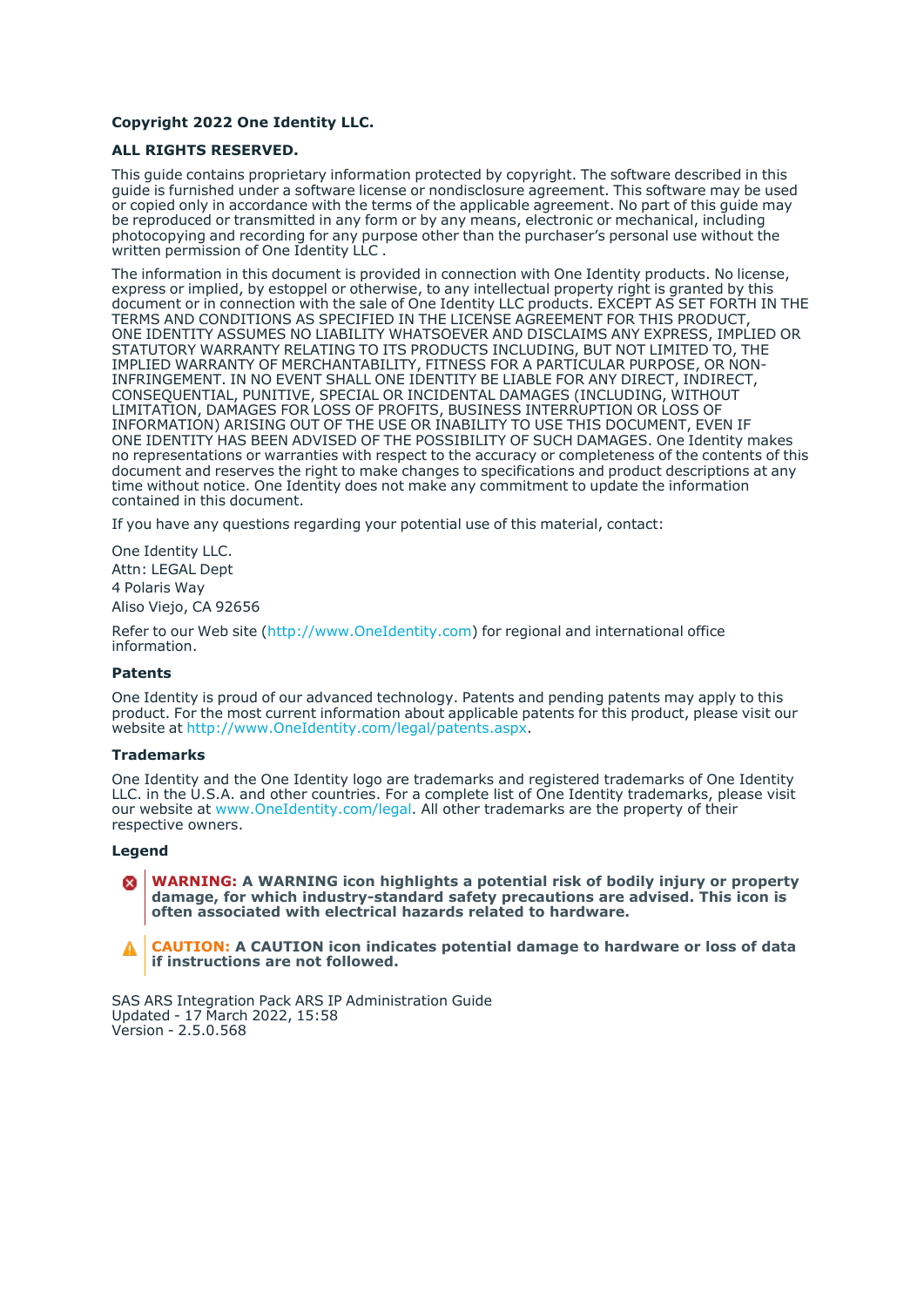## **Contents**

| About this guide <b>constructs</b> 5                                                     |    |
|------------------------------------------------------------------------------------------|----|
|                                                                                          |    |
|                                                                                          |    |
|                                                                                          |    |
|                                                                                          |    |
|                                                                                          |    |
|                                                                                          |    |
|                                                                                          |    |
|                                                                                          |    |
|                                                                                          |    |
|                                                                                          |    |
|                                                                                          |    |
|                                                                                          |    |
|                                                                                          |    |
|                                                                                          |    |
|                                                                                          |    |
|                                                                                          |    |
|                                                                                          |    |
|                                                                                          |    |
|                                                                                          |    |
|                                                                                          |    |
| Using the Web Interface Extensions <b>Manufact 19</b> Using the Web Interface Extensions |    |
|                                                                                          |    |
|                                                                                          |    |
|                                                                                          | 20 |
|                                                                                          |    |
|                                                                                          |    |
|                                                                                          |    |
|                                                                                          |    |
|                                                                                          | 23 |



SAS ARS Integration Pack 2.5.0.568 ARS IP Administration Guide 3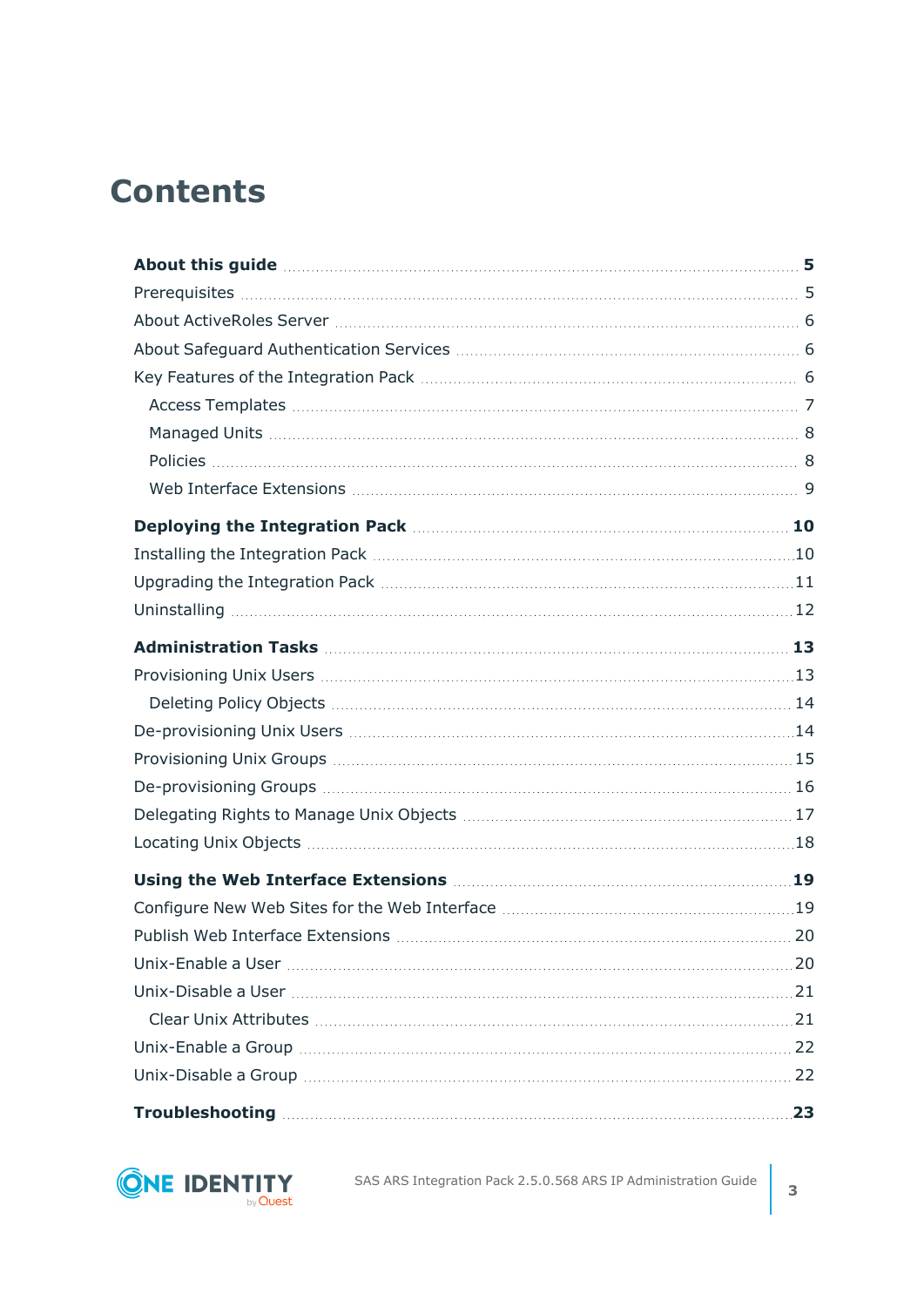| 24 |
|----|
|    |
|    |
|    |
|    |
| 26 |
|    |
|    |
|    |

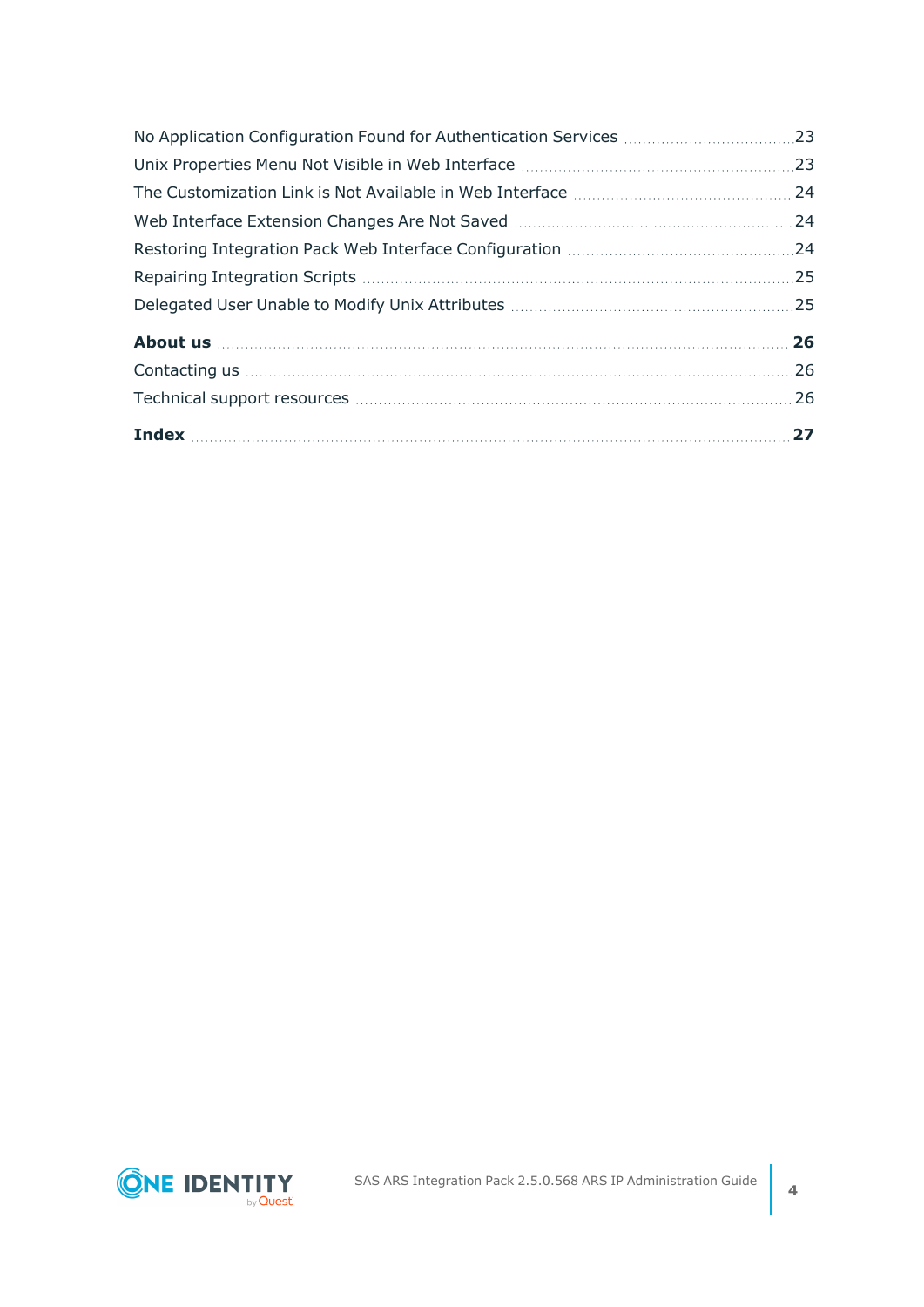# **About this guide**

<span id="page-4-0"></span>The [[[Undefined variable CommonVariables.SAS\_ARS]]] Administration Guide is intended for (missing or bad snippet), (missing or bad snippet), Linux, and Mac system administrators, network administrators, consultants, analysts, and any other IT professionals installing the Integration Pack for the first time.

Œ NOTE: To perform the exercises described in this guide, One Identity assumes you have the necessary permissions to manage users or groups.

The [[[Undefined variable CommonVariables.SAS\_ARS]]] integrates ActiveRoles Server and Safeguard Authentication Services. This chapter explains the key features of the Integration Pack and summarizes how it provides value by lowering costs and simplifying management.

### <span id="page-4-1"></span>**Prerequisites**

This version of the [[[Undefined variable CommonVariables.SAS\_ARS]]] has been updated to take advantage of the latest features of both Safeguard Authentication Services and ActiveRoles Server.

You must install the following software on the computer where you will install the Integration Pack:

- ActiveRoles Server 7.0 or higher, including the Administration Service, Web interface, and ActiveRoles Server console.
- Safeguard Authentication Services 4.1.0 or higher.

You must install the Integration Pack on a computer running the ActiveRoles Server Administration Service. The Administration Service must be running to make all the necessary changes to ActiveRoles Server.

6 NOTE: For older versions of ActiveRoles Server or Safeguard Authentication Services, install the Safeguard Authentication Services Support Pack for ActiveRoles Server Web Interface 2.0.5.

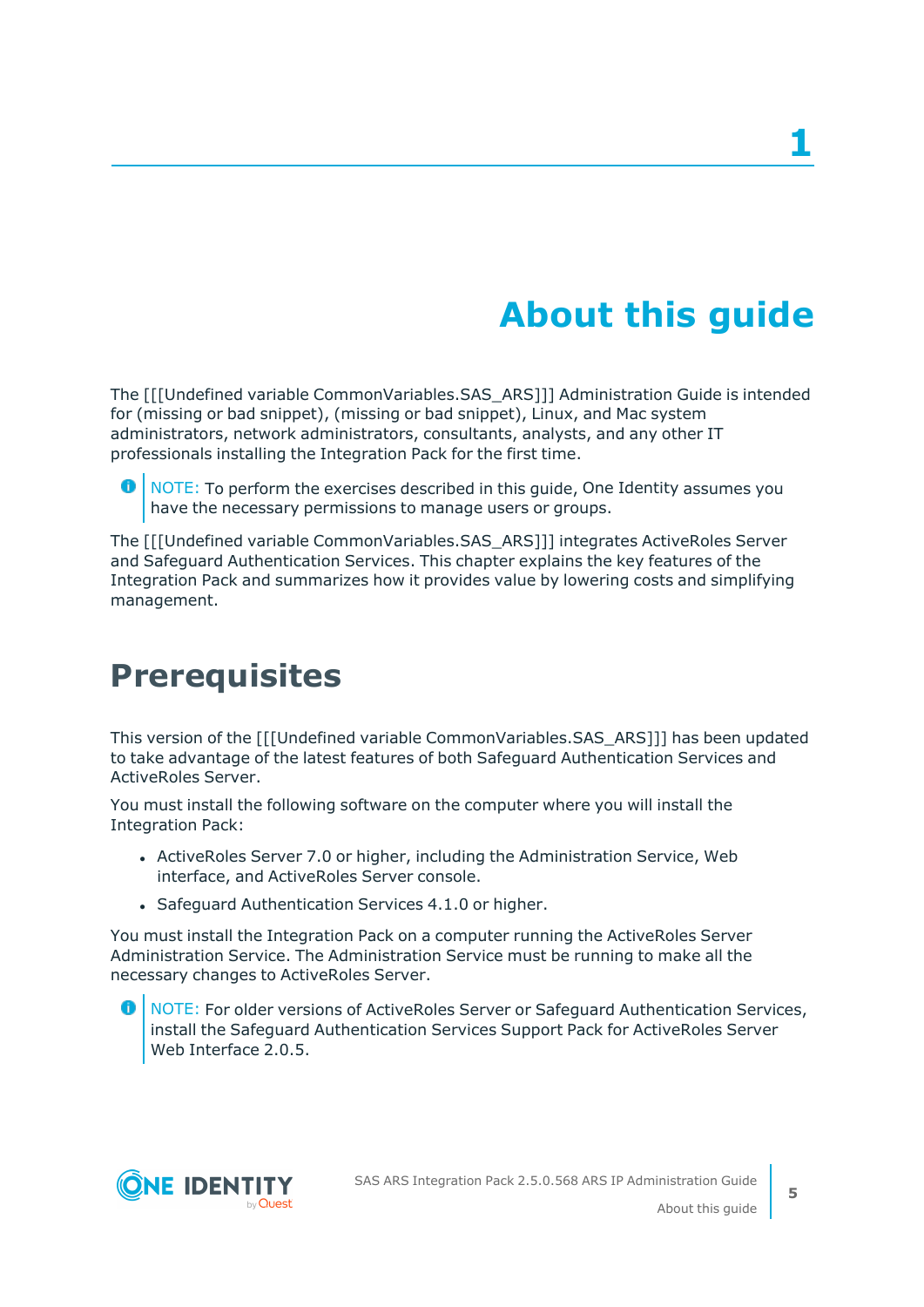## <span id="page-5-0"></span>**About ActiveRoles Server**

ActiveRoles Server offers a practical approach to automated user provisioning and administration, for maximum security and efficiency. It provides total control of user provisioning and administration for Active Directory.

ActiveRoles Server can help you manage, automatically provision, re-provision and, more importantly, de-provision users quickly, efficiently and securely in Active Directory, AD LDS (formerly ADAM) and beyond. ActiveRoles Server provides strictly enforced role-based security, automated group management, change approval and easy-to-use Web interfaces for self service to achieve practical user and group lifecycle management for the (missing or bad snippet) enterprise.

### <span id="page-5-1"></span>**About Safeguard Authentication Services**

Safeguard Authentication Services integrates native (missing or bad snippet) and Linux authentication and identity subsystems with Active Directory. It eliminates key vulnerabilities and end-user downtime, to minimize risk and lower costs.

At its core Safeguard Authentication Services provides centralized authentication for Unix, Linux, and Mac systems to Active Directory (AD). With more than 500 current customers and 3 million seats, Safeguard Authentication Services is the clear market leader in Active Directory integration.

# <span id="page-5-2"></span>**Key Features of the Integration Pack**

The [[[Undefined variable CommonVariables.SAS\_ARS]]] extends the capabilities of the ActiveRoles Server Web interface to include the management of Unix and Linux identities such as Unix-enabled users and groups. You define all management operations by means of the ActiveRoles Server console. Then when managing the users and groups in the Web interface, the defined provisioning and security policies will be followed.

You can also use the ActiveRoles Server change-tracking features, such as management history, to monitor changes made to Unix-related data. ActiveRoles Server gives you a clear log, which documents the changes made to a given identity, such as a Unix-enabled user account. The log includes entries detailing actions performed, success or failure of the actions, as well as which properties were changed.

The Integration Pack provides ActiveRoles policy types that enable automatic provisioning and de-provisioning of Unix account attributes for users and groups. You can incorporate these provisioning actions into custom work flows.

The following sections describe these Integration Pack components:

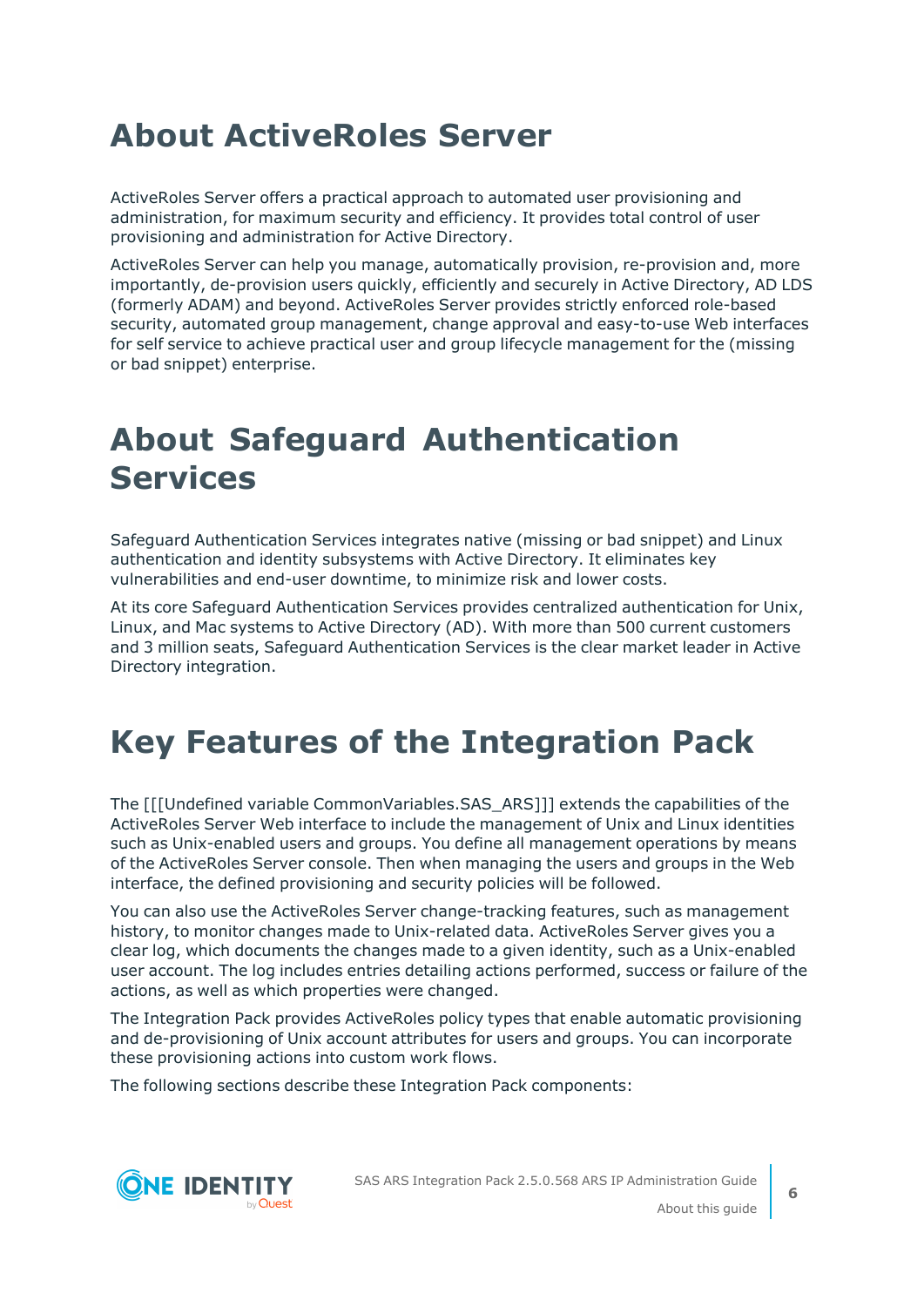- Access [Templates](#page-6-0)
- [Managed](#page-7-0) Units
- Policy [Types](#page-7-1)
- Web Interface [Extension](#page-8-0)

### <span id="page-6-0"></span>**Access Templates**

You use standard ActiveRoles Server functionality to delegate management tasks on Unix data. You implement a delegation scheme by applying Access Templates included with the integration pack. For example, to delegate all Unix-related management tasks on (missing or bad snippet) user accounts, link the **Users - Modify All Unix Properties** template to a certain organizational unit and select the appropriate group as Trustee. As a result, any member of that group is authorized to perform the tasks on any user account held in that organizational unit.

To locate the Access Templates provided by the Integration Pack, in theActiveRoles Server Console, navigate to **Configuration | Access Templates | Safeguard Authentication Services Integration v2.1.x**.

The following table summarizes the Access Templates included with the Integration Pack.

| <b>Access template</b>                      | <b>Description</b>                                                                                  |
|---------------------------------------------|-----------------------------------------------------------------------------------------------------|
| Groups-Modify All<br><b>Unix Properties</b> | Permissions to view and modify these Unix-related properties of<br>(missing or bad snippet) groups: |
|                                             | • Unix name                                                                                         |
|                                             | • Group ID                                                                                          |
| Users-Modify All Unix<br>Properties         | Permissions to view and modify these Unix-related properties of<br>Windows user accounts:           |
|                                             | $\bullet$ Unix name                                                                                 |
|                                             | $\bullet$ User ID                                                                                   |
|                                             | • Primary Group ID                                                                                  |
|                                             | • Comments (GECOS)                                                                                  |
|                                             | • Home Directory                                                                                    |
|                                             | • Login Shell                                                                                       |
|                                             |                                                                                                     |

#### **Table 1: Access templates included with the integration pack**



**O** NOTE: Refer to [Administration](#page-12-0) Tasks for procedures on how to use these Integration Pack components.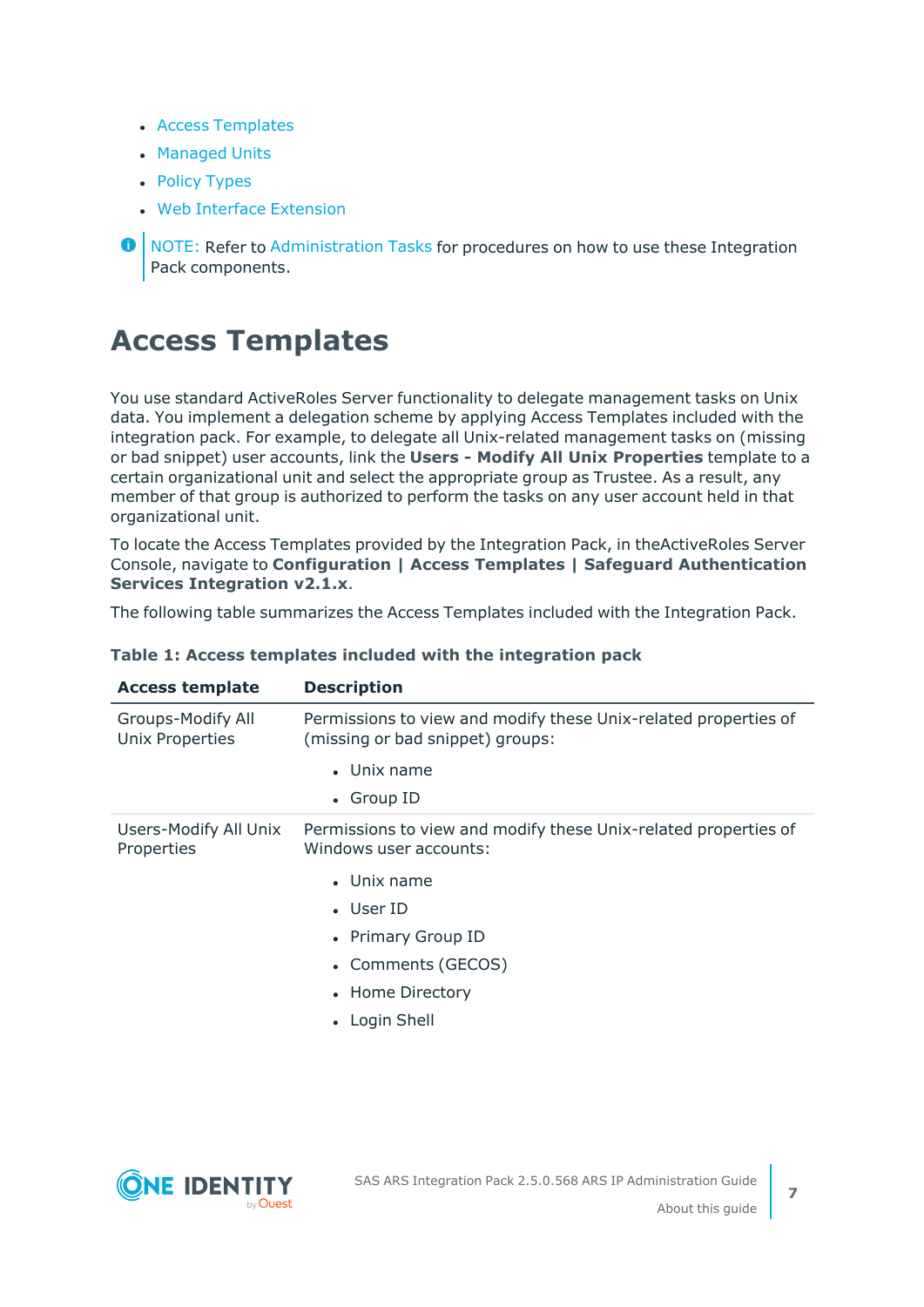### <span id="page-7-0"></span>**Managed Units**

Managed Units allow you to locate the Unix users and groups in your ActiveRoles Server managed environment.

You use standard ActiveRoles Server functionality to provide administrative views of user and group accounts with Unix attributes.

To locate the Managed Units provided by the Integration Pack, in the ActiveRoles Server Console, navigate to **Configuration | Managed Units | Safeguard Authentication Services Integration v2.1.x**.

The following table summarizes the Managed Units included with the Integration Pack.

|  |  |  |  |  |  |  | Table 2: Managed units included with the integration pack |  |
|--|--|--|--|--|--|--|-----------------------------------------------------------|--|
|--|--|--|--|--|--|--|-----------------------------------------------------------|--|

| <b>Managed</b><br>unit     | <b>Description</b>                                                                                                                              |
|----------------------------|-------------------------------------------------------------------------------------------------------------------------------------------------|
| Unix-<br>enabled<br>groups | Administrative view of all Unix-enabled groups that exist in the domains<br>registered with ActiveRoles Server (managed and unmanaged domains). |
| Unix-<br>enabled<br>users  | Administrative view of all Unix-enabled users that exist in the domains<br>registered with ActiveRoles Server (managed and unmanaged domains)   |

### <span id="page-7-1"></span>**Policies**

Use standard ActiveRoles Server functionality to provide Unix data management policies. You can create custom policy objects based on the policy types provided to allow for automated Unix account provisioning and de-provisioning.

To locate the Policy Types provided by the Integration Pack, in the ActiveRoles Server Console, navigate to **Configuration | Server Configuration | Policy Types | Safeguard Authentication Services Integration v2.1.x**.

The following table summarizes the Policy Types included with the Integration Pack.

| <b>Policy type</b>    | <b>Description</b>                                                  |
|-----------------------|---------------------------------------------------------------------|
| Deprovision Unix      | Enables automatic de-provisioning of Unix attributes when group     |
| Group                 | objects are de-provisioned.                                         |
| Deprovision Unix      | Enables automatic de-provisioning of Unix attributes when users are |
| User                  | de-provisioned.                                                     |
| <b>Provision Unix</b> | Enables automatic provisioning of Unix attributes when new group    |

**Table 3: Policy types included with the integration pack**



**8**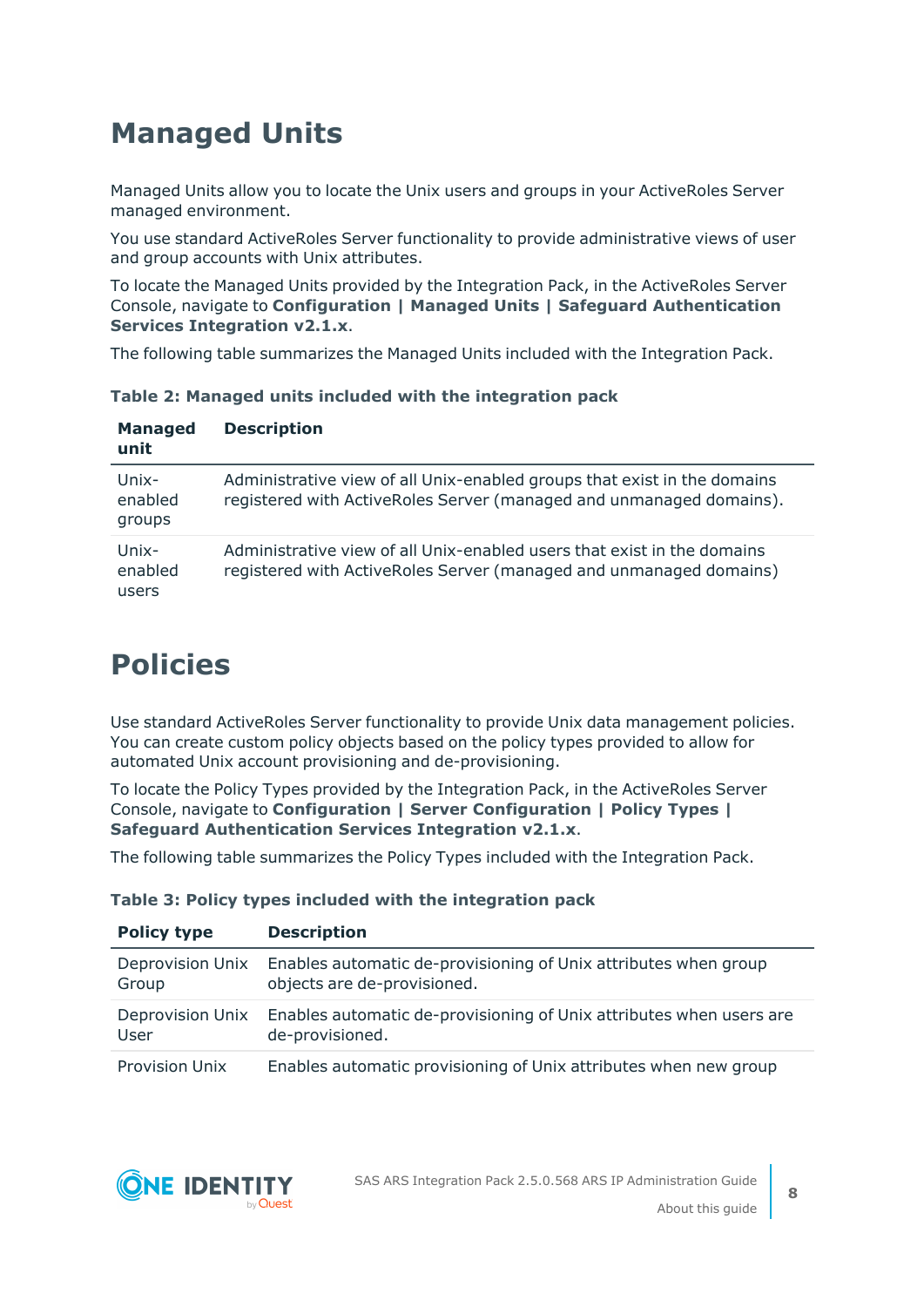| <b>Policy type</b>            | <b>Description</b>                                                                         |
|-------------------------------|--------------------------------------------------------------------------------------------|
| Group                         | objects are provisioned.                                                                   |
| <b>Provision Unix</b><br>User | Enables automatic provisioning of Unix attributes when new user<br>objects are provisioned |

Refer to [Administration](#page-12-0) Tasks for procedures on how to enable automatic provisioning and de-provisioning of Unix account attributes for users and groups.

### <span id="page-8-0"></span>**Web Interface Extensions**

The integration pack extends the ActiveRoles Server Web interface to include pages and commands that allow you to perform management tasks.

Tasks specific to Unix user accounts:

- $\cdot$  Enable or disable Unix account
- View or modify Unix account properties
- Clear all Unix attributes

Tasks specific to Unix groups:

- Enable or disable Unix group
- View or modify Unix properties
- Clear all Unix attributes

The Integration Pack uses Access Templates to delegate these tasks.

**O** NOTE: The Integration Pack installation process configures the Web interface extensions. To remove the Web interface extensions after the Integration Pack is installed and functioning, click **Customization | Restore** in the Web interface. To regain the Web interface extension functionality, run the ActiveRoles Integration Configuration Wizard from the Start menu.

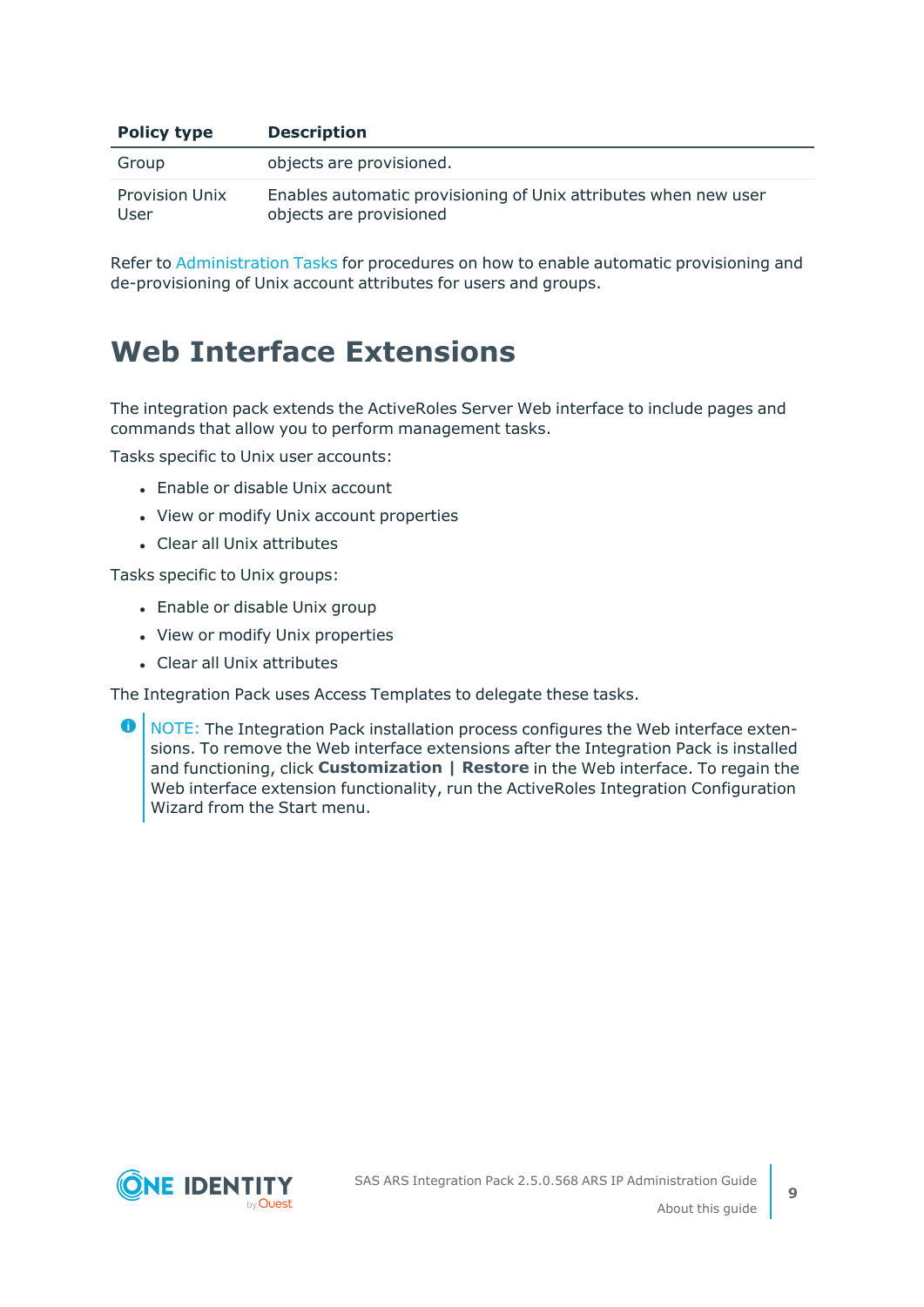# <span id="page-9-0"></span>**Deploying the Integration Pack**

The Integration Pack consists of a single (missing or bad snippet) .msi installer. This installer checks that the necessary prerequisite software is installed on the local machine before it installs the Integration Pack.

There are two steps to deploying the Integration Pack:

- 1. Install the Integration Pack configuration modules and Web Interface extensions.
- <span id="page-9-1"></span>2. Configure ActiveRoles Server.

### **Installing the Integration Pack**

#### *To install the Authentication Services ActiveRoles Integration*

- 1. Click arsqas-2.1.x.msi file to start the InstallShield Wizard.
- 2. At the **Welcome** page, click **Next**.
- 3. At the **Licence Agreement** page, accept the terms in the license and click **Next**.
- 4. At the **Ready to Install** page, click **Install**.
- 5. When the InstallShield Wizard completes, leave the **Launch setup wizard** option selected and click **Finish**.

Wait while the ActiveRoles Integration Configuration Wizard starts.

- 6. Select the ActiveRoles Server web sites that you want to extend for Safeguard Authentication Services and click **Continue**.
	- 6 NOTE: You can manage your ActiveRoles Server web sites using standard ActiveRoles Server functionality. From the **Start** menu, navigate to **All Programs | Quest Software | Safeguard Authentication Services ActiveRoles Integration | ActiveRoles Integration Configuration Wizard** to start the wizard which will help you configure web sites including newly created web sites for the ActiveRoles Server web interface.

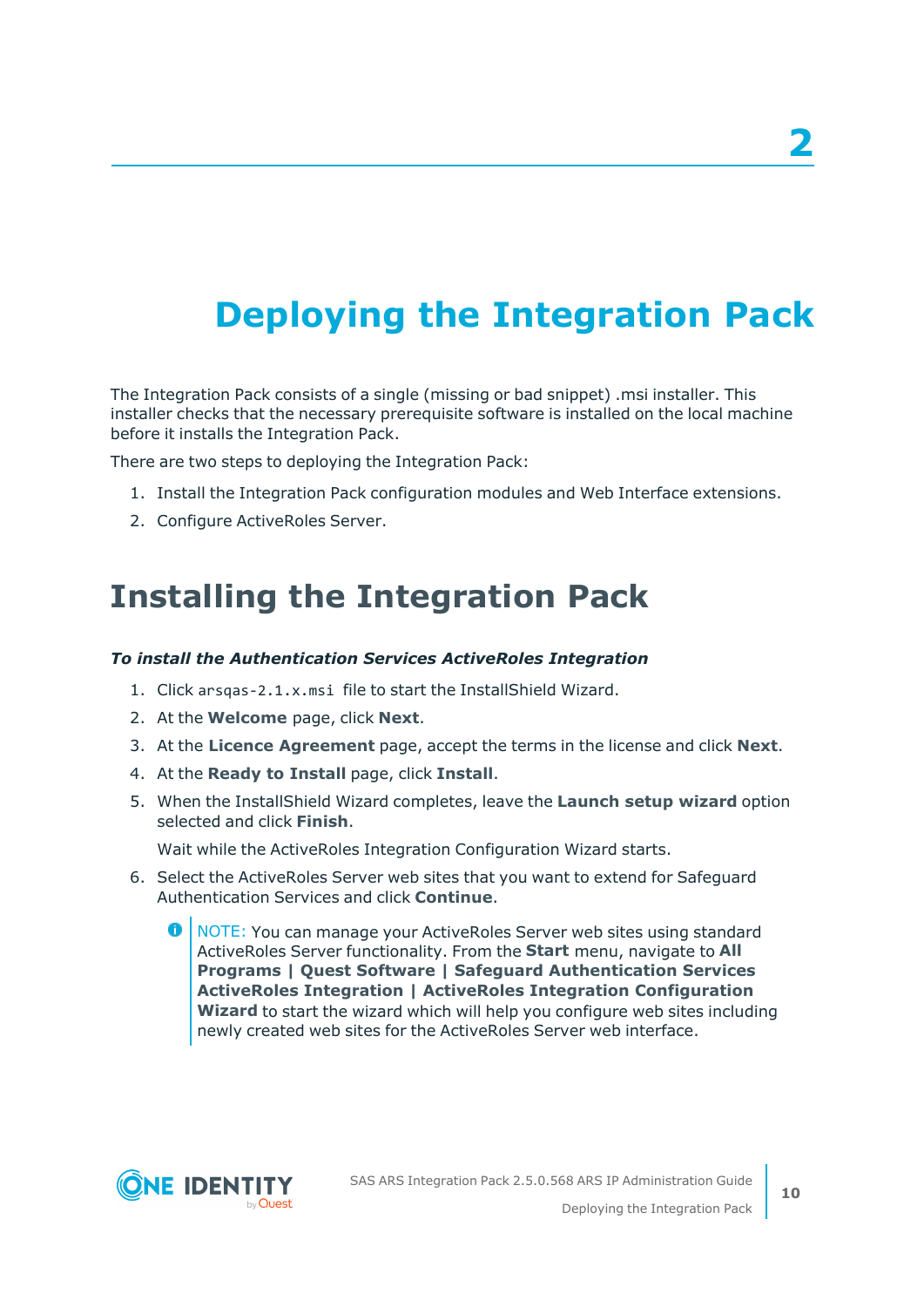**O** NOTE: Every time you create and configure a new web site for the ActiveRoles Server Web Interface, you must run the ActiveRoles Integration Configuration Wizard.

- 7. When the configuration setup wizard completes, click **Restart ActiveRoles Now**.
- 8. When it becomes active, click the **Close** button and wait for a minute while ActiveRoles Server loads the startup information.

6 NOTE: Once the service restarts, wait a few minutes before you open the ActiveRoles Server console.

- 9. There are two ways to start the ActiveRoles Server Console:
	- a. From the **Start** menu, navigate to **All Programs | Quest Software | ActiveRoles Server | ActiveRoles Server Console**. -OR-
	- b. You can also access the ActiveRoles Server Console from the Safeguard Authentication Services Control Center. Navigate to **Start | All Programs | Quest Software | Quest Safeguard Authentication Services | Safeguard Authentication Services Control Center**.

Once the console is open, look for the **Safeguard Authentication Services Integration Pack v2.1.x** folder under these nodes:

- Access Templates
- Managed Units
- Policies | Administration
- Script Modules
- Server Configuration | Policy Types
- <span id="page-10-0"></span>• Applications

### **Upgrading the Integration Pack**

The Integration pack is not meant to be upgraded. Each version of the Integration Pack installs its policy objects, access templates, scripts and managed units into a versionspecific container to isolate the data objects for each version. However, the Integration Pack shares Web interface modifications between all versions. For this reason, One Identity recommends that you uninstall the previous version before installing the new version.

When upgrading from one version of the Integration Pack to another, any customizations to Integration Pack data objects will be lost. To preserve Integration Pack customizations, One Identity recommends that you backup the modified objects before you uninstall the previous version. That is, copy or move the Access Templates, Policy Objects, Script Modules, or Virtual Attributes created by the old version of the Safeguard Authentication Services Support Pack for ActiveRoles Server Web Interface to a new location using



SAS ARS Integration Pack 2.5.0.568 ARS IP Administration Guide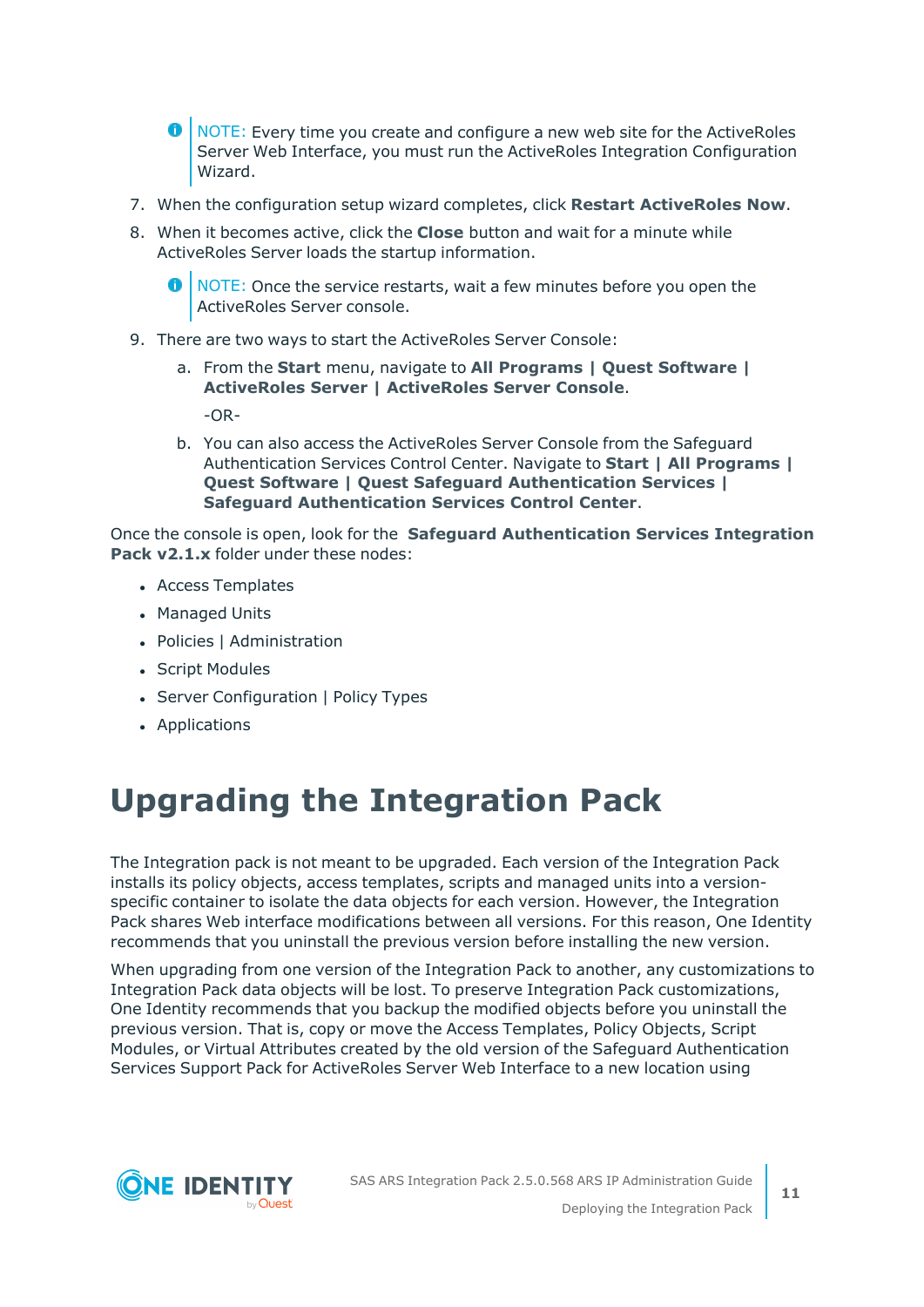ActiveRoles Server management console. These objects are located in the ActiveRoles Server configuration container.

### <span id="page-11-0"></span>**Uninstalling**

#### *To uninstall the Authentication Services ActiveRoles Integration*

- 1. Navigate to the **Control Panel | Programs | Programs and Features**.
- 2. Right-click **Safeguard Authentication Services ActiveRoles Integration** and choose **uninstall**.
- 3. Click **Yes** on the Programs and Features dialog to confirm your decision.
- 4. When prompted,
	- a. Click **Yes** to remove the ActiveRoles Server configuration.
		- This removes the server and Web interface extensions from ActiveRoles Server.
	- b. Click **No** to uninstall the Integration Pack but retain the ActiveRoles Server configuration.

This leaves the ActiveRoles Server integration extensions in the console.

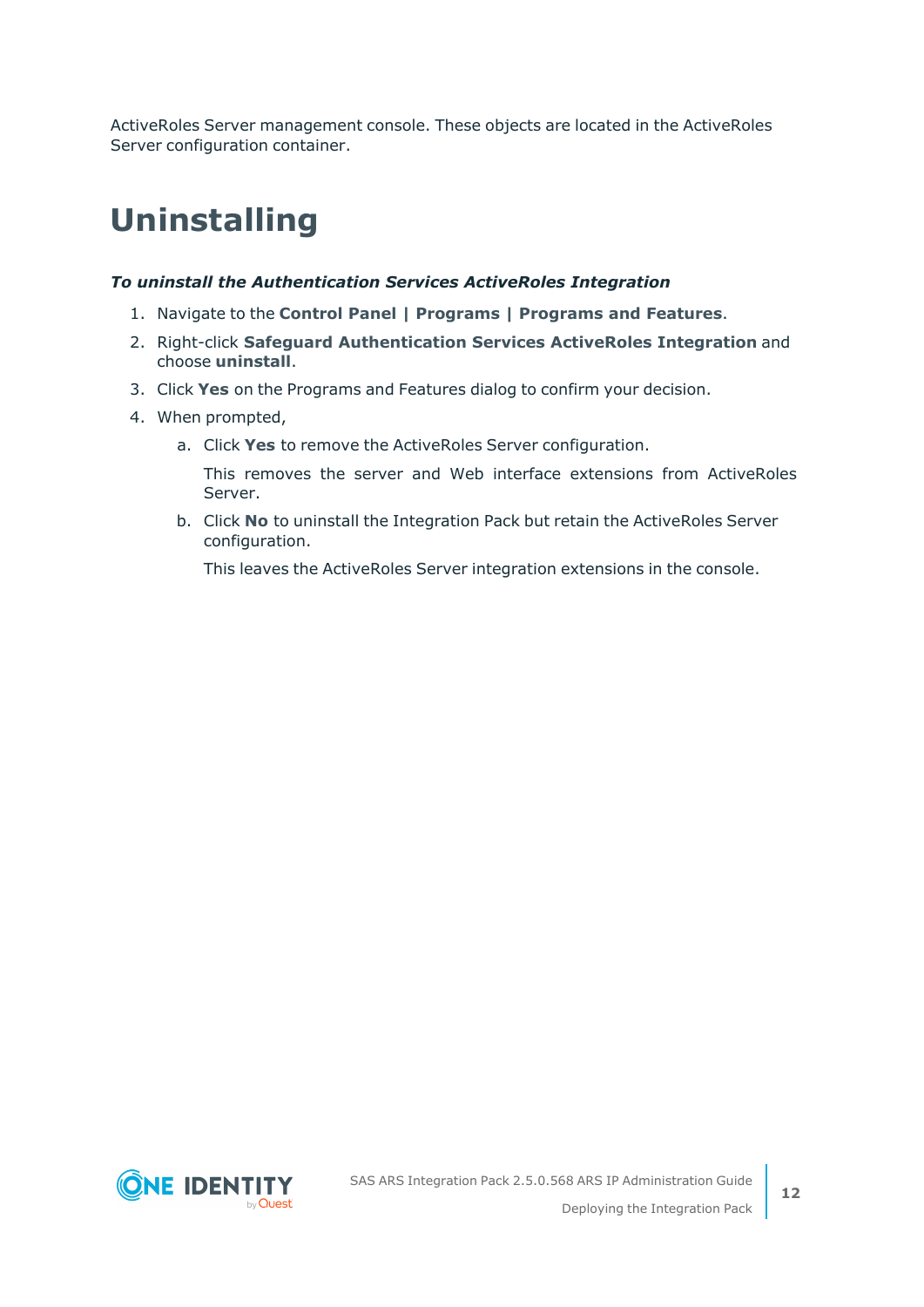# **Administration Tasks**

**3**

<span id="page-12-0"></span>The Integration Pack enables you to automate the provisioning and de-provisioning of (missing or bad snippet) account attributes. You can also delegate rights to manage Unix accounts that reside in Active Directory. Managed Units allow you to locate the Unix users and groups in your ActiveRoles Server managed environment. This chapter explains how to accomplish these tasks with the Integration Pack.

#### *To access the ActiveRoles Server Console*

1. From the **Start** menu, navigate to **Program Files | Quest Software | ActiveRoles Server | ActiveRoles Server Console**.

### <span id="page-12-1"></span>**Provisioning Unix Users**

You can automatically Unix-enable users that are provisioned in ActiveRoles Server.

#### *To automatically Unix-enable users*

- 1. From the ActiveRoles Server Console, navigate to **Configuration | Policies | Administration**.
- 2. From the **Action** menu, select **New | Provisioning Policy**.
- 3. When the **New Provisioning Policy Object Wizard** starts, click **Next**.
- 4. On the **Name and Description** page, enter Unix-enable new users in the **Name** box and click **Next**.
- 5. On the **Policy to Configure** page, locate the Safeguard Authentication Services Integration Pack and select the **Provision Unix User** policy type and click **Next**.
- 6. On the **Policy Parameters** page, select the **AutoUnixEnable** parameter and click **Edit**.
- 7. On the **Edit Parameter** page, open the **Value:** drop-down menu, select **True** and click **OK**.
- 8. On the **Policy Parameters** page, click **Next**.
- 9. On the **Enforce Policy** page, click the **Add** button.

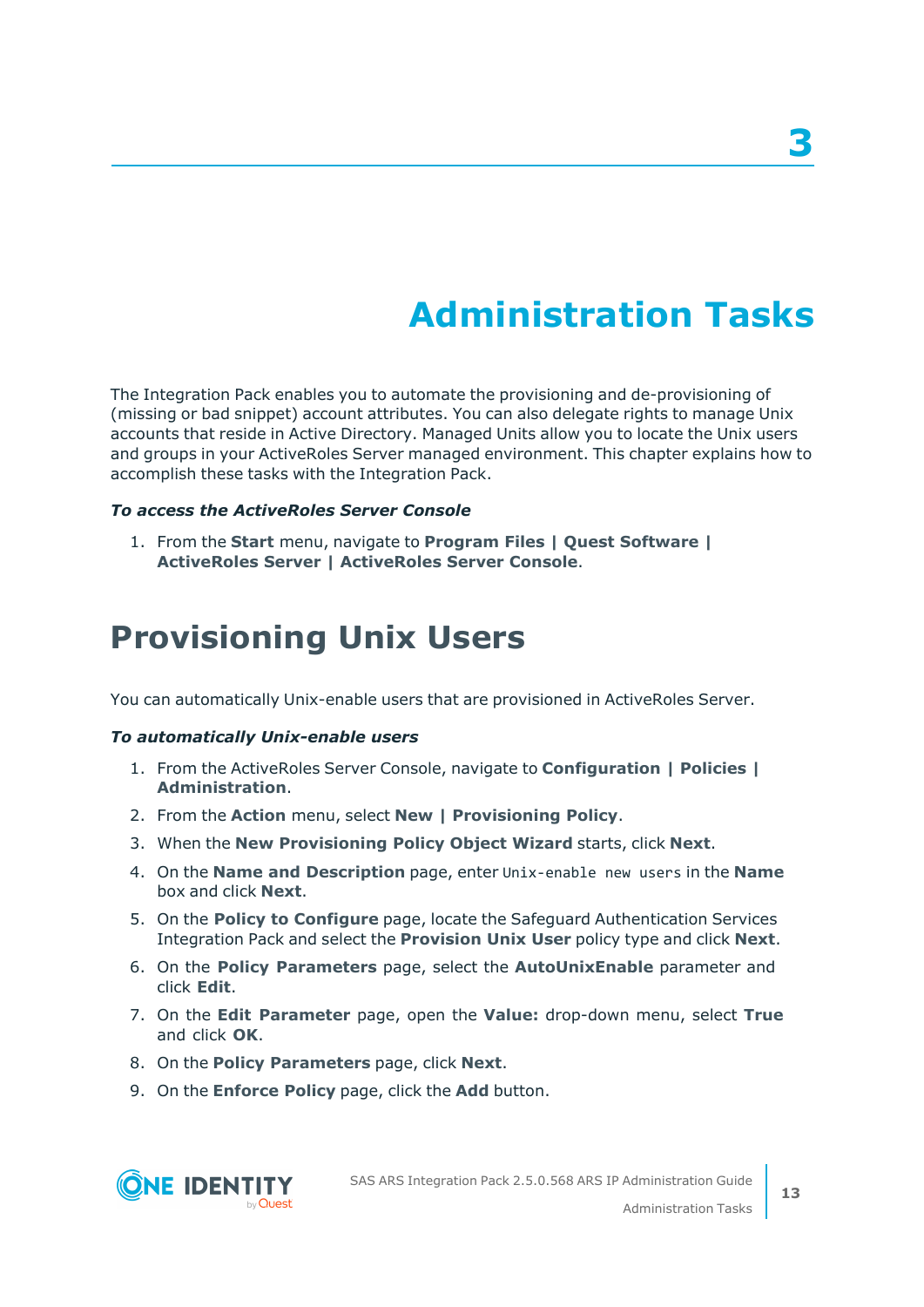- 10. On the **Select Objects** page, click **Browse**, select **Active Directory** (to apply this policy to all new Active Directory users), and click **OK**.
- 11. On the **Select Objects** page, select the **Active Directory** item at the top of the list, click **Add** and then click **OK**.
- 12. On the **Enforce Policy** page, click **Next**.
- 13. Click **Finish** to create the new policy object.
- 14. On the ActiveRoles Server dialog, click **OK** to return to the ActiveRoles Server Console.

When you provision a new user account, the Integration Pack automatically Unixenables that account. That is, it populates the user's Unix attributes.

### <span id="page-13-0"></span>**Deleting Policy Objects**

#### *To delete policy objects*

- 1. From the ActiveRoles Server Console, navigate to **Configuration | Policies | Administration**.
- 2. Right-click a Policy Object and choose **Policy Scope**. This displays the links in which the Policy Object occurs.
- 3. Select the link, click **Remove**, **Yes**, **OK**, and then **OK** again. This deletes the links to the policy object.
- 4. Right-click the policy object and click **Delete**.
- <span id="page-13-1"></span>5. Click **Yes** to confirm your decision.

### **De-provisioning Unix Users**

You can automatically disable Unix accounts when users are de-provisioned in ActiveRoles Server.

#### *To de-provision Unix users*

- 1. From the ActiveRoles Server Console, navigate to **Configuration | Policies | Administration**.
- 2. From the **Action** menu, select **New | Deprovisioning Policy**.
- 3. When the New Deprovisioning Policy Object Wizard starts, click **Next**.
- 4. On the **Name and Description** page, enter *Disable Unix accounts for deprovisioned users* in the **Name** box and click **Next**.
- 5. On the **Policy to Configure** page, locate the Safeguard Authentication Services Integration Pack and select the **Deprovision Unix User** policy type and click **Next**.

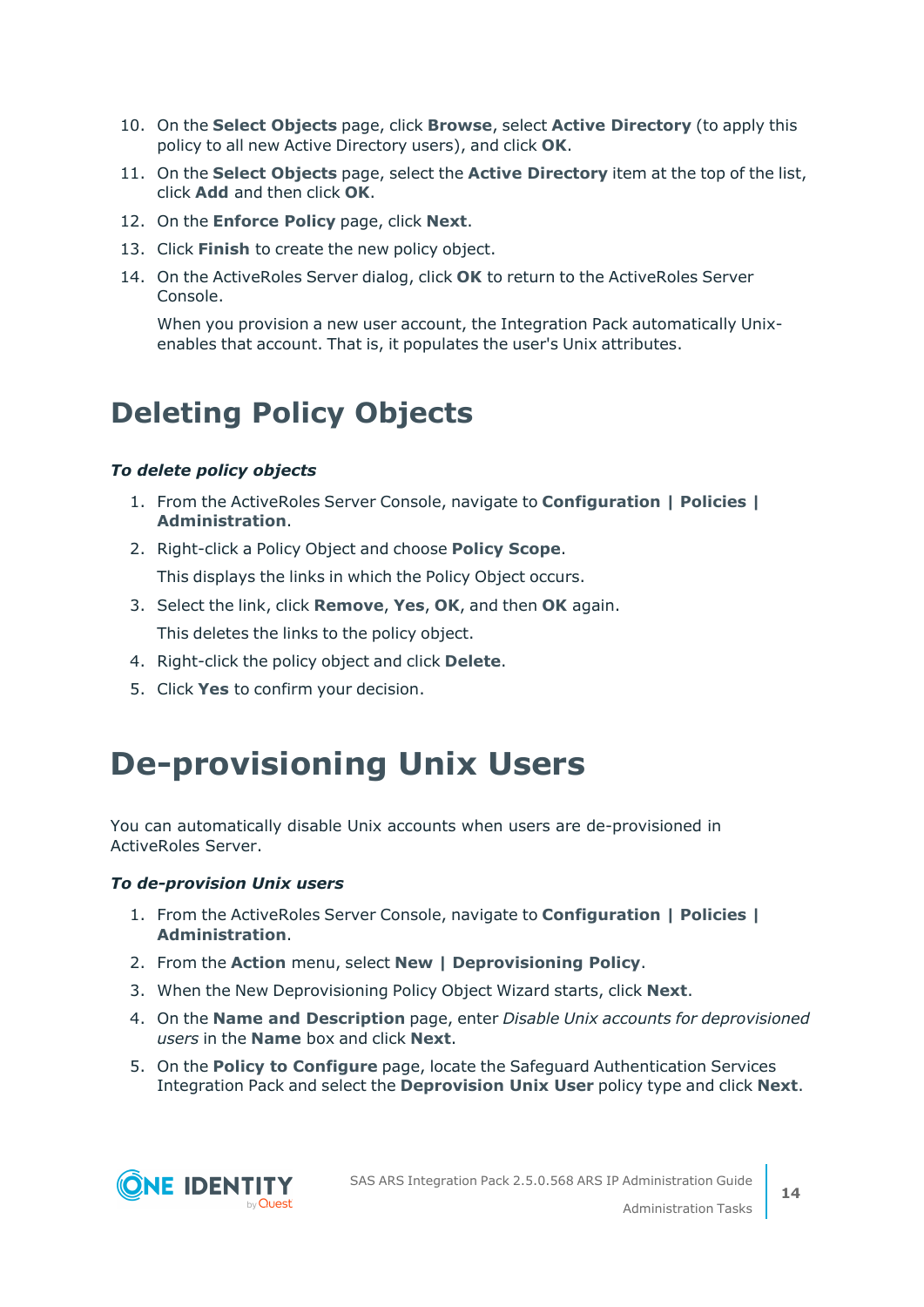- 6. On the **Policy Parameters** page, select the **UnixDisable** parameter and click **Edit**.
- 7. On the **Edit Parameter** page, open the **Value:** drop-down menu, select **True** and click **OK**.
- 8. On the **Policy Parameters** page, select the **PrimaryGidNumber** parameter and click **Edit**.
- 9. On the **Edit Parameter** page, specify an integer value for the Primary GID number and click **OK**.
- 10. On the **Policy Parameters** page, click **Next**.
- 11. On the **Enforce Policy** page, click the **Add** button.
- 12. On the **Select Objects** page, click **Browse**, select **Active Directory** (to apply this policy to all new users), and click **OK**.
- 13. On the **Select Objects** page, select the **Active Directory** item at the top of the list, click **Add** and then click **OK**.
- 14. On the **Enforce Policy** page, click **Next**.
- 15. Click **Finish** to create the new policy object and close the wizard.

When you de-provision a user account, the Integration Pack automatically disables the user's Unix attributes.

### <span id="page-14-0"></span>**Provisioning Unix Groups**

#### *To automatically Unix-enable groups*

- 1. From the ActiveRoles Server Console, navigate to **Configuration | Policies | Administration**.
- 2. From the **Action** menu, select **New | Provisioning Policy**.
- 3. When the New Provisioning Policy Object Wizard starts, click **Next**.
- 4. On the **Name and Description** page, enter *Unix-enable new groups* in the **Name** box and click **Next**.
- 5. On the **Policy to Configure** page, locate the Safeguard Authentication Services Integration Pack and select the **Provision Unix Group** policy type and click **Next**.
- 6. On the **Policy Parameters** page, select the **AutoUnixEnable** parameter and click **Edit**.
- 7. On the **Edit Parameter** page, open the **Value:** drop-down menu, select **True** and click **OK**.
- 8. On the **Policy Parameters** page, click **Next**.
- 9. On the **Enforce Policy** page, click the **Add** button.
- 10. On the **Select Objects** page, click **Browse**, select **Active Directory** (to apply this policy to all new Active Directory groups), and click **OK**.

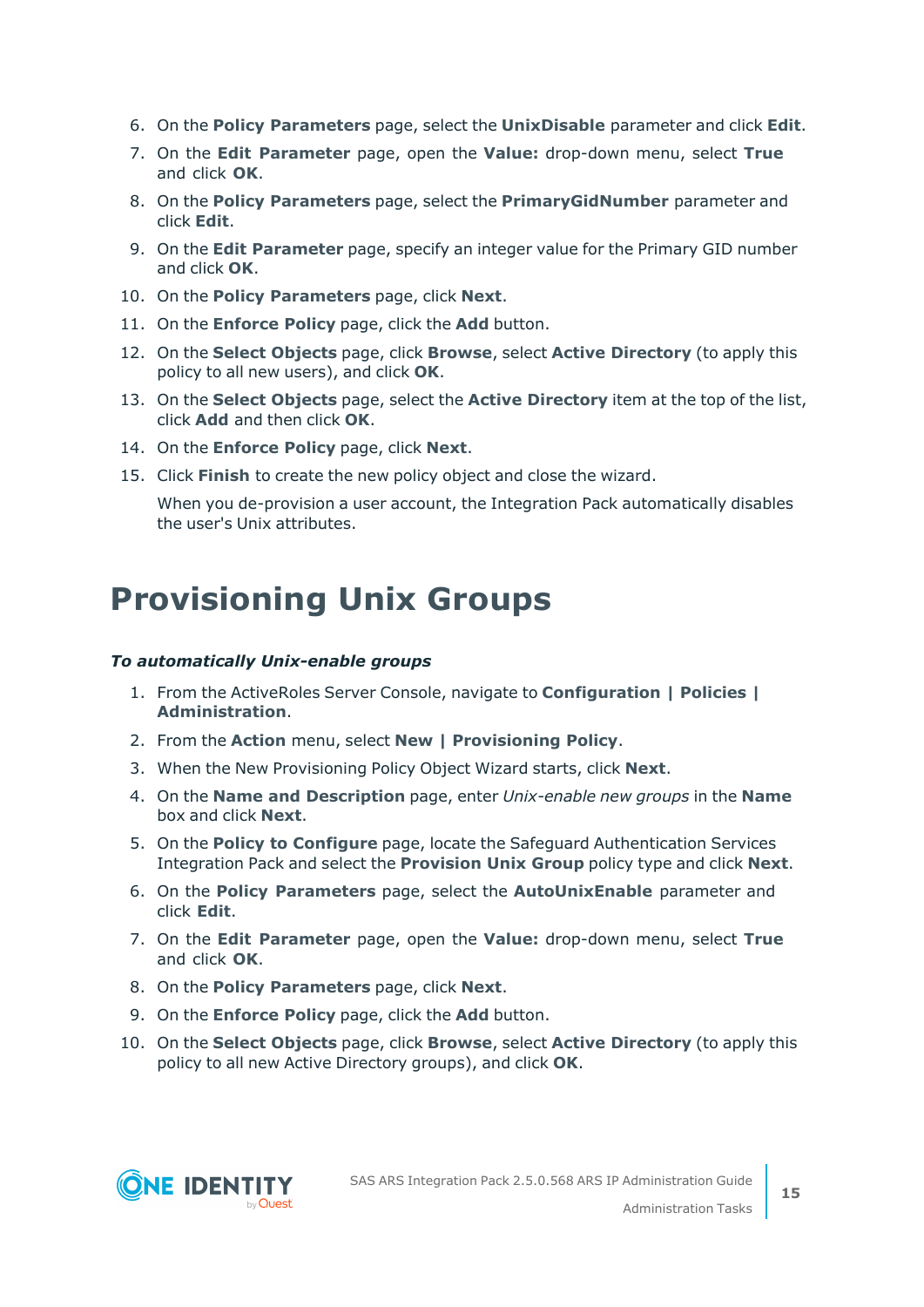- 11. On the **Select Objects** page, select the **Active Directory** item at the top of the list, click **Add** and then click **OK**.
- 12. On the **Enforce Policy** page, click **Next**.
- 13. Click **Finish** to create the new policy object.
- 14. On the ActiveRoles Server dialog, click **OK** to return to the ActiveRoles Server Console.

When you provision a new group account, the Integration Pack automatically Unixenables the users associated with that account. That is, it populates the user's Unix attributes.

### <span id="page-15-0"></span>**De-provisioning Groups**

You can automatically disable Unix accounts when groups are de-provisioned in ActiveRoles Server.

#### *To de-provision Unix groups*

- 1. From the ActiveRoles Server Console, navigate to **Configuration | Policies | Administration**.
- 2. From the **Action** menu, select **New | Deprovisioning Policy**.
- 3. When the New Deprovisioning Policy Object Wizard starts, click **Next**.
- 4. On the **Name and Description** page, enter *Disable Unix accounts for deprovisioned groups* in the Name box and click **Next**.
- 5. On the **Policy to Configure** page, locate the Safeguard Authentication Services Integration Pack and select the **Deprovision Unix Group** policy type and click **Next**.
- 6. On the **Policy Parameters** page, select the **UnixDisable** parameter and click **Edit**.
- 7. On the **Edit Parameter** page, open the Value: drop-down menu, select **True** and click **OK**.
- 8. On the **Policy Parameters** page, click **Next**.
- 9. On the **Enforce Policy** page, click the **Add** button.
- 10. On the **Select Objects** page, click **Browse**, select **Active Directory** (to apply this policy to all new groups), and then click **OK**.
- 11. On the **Select Objects** page, select the **Active Directory** item at the top of the list, click **Add** and click **OK**.
- 12. On the **Enforce Policy** page, click **Next**.
- 13. Click **Finish** to create the new policy object and close the wizard.

When you de-provision a group account, the Integration Pack automatically clears the group's Unix attributes rendering it Unix-disabled.

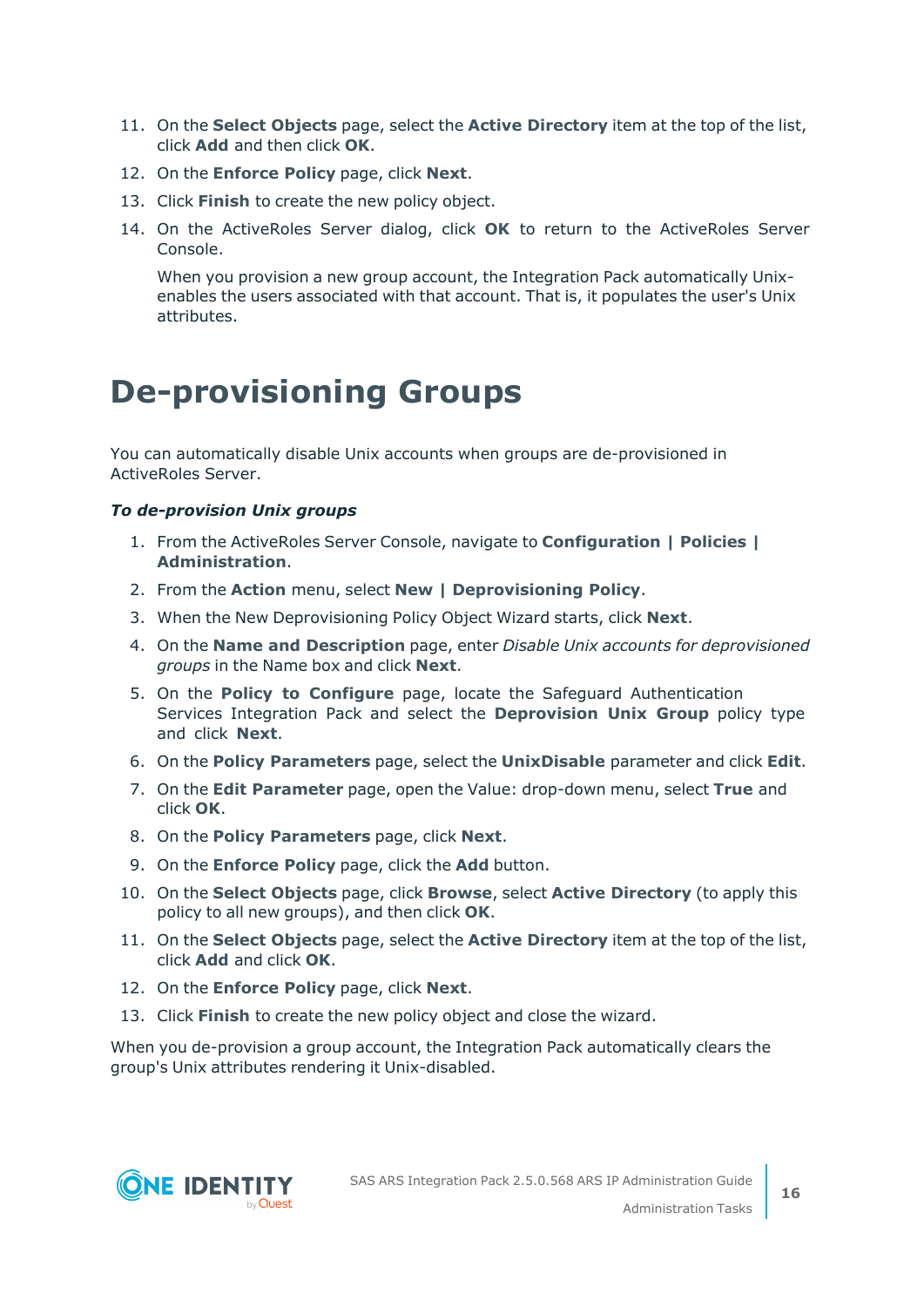## <span id="page-16-0"></span>**Delegating Rights to Manage Unix Objects**

Use Access Templates to grant permissions to users and groups. When you add a user to an Access Template, you add all the attributes and permissions of that template to that user. When you apply Access Templates to a folder, you configure the permission settings to propagate from the folder to its child objects, down the directory structure.

You implement a delegation scheme by applying Access Templates included with the Integration Pack. For example, to delegate all Unix-related management tasks on (missing or bad snippet) user accounts, link the **Users - Modify All Unix Properties** Access Template to a certain organizational unit and select the appropriate group as **Trustee**. As a result, any member of that group is authorized to perform the tasks on any user account held in that organizational unit.

#### *To delegate rights to manage Unix objects*

- 1. From the ActiveRoles Server Console, navigate to **Active Directory**.
- 2. From the **Action** menu, choose **Delegate Control**
- 3. On the **Access Template links** page, click **Add**.
- 4. When the Delegation of Control Wizard starts, click **Next**.

The Delegation of Control Wizards helps you delegate control of directory objects. Grant permission to manage users, groups, computers, organizational units, and other objects administered with ActiveRoles Server.

- 5. On the **Users or Groups** page, click **Add**
- 6. On the **Select Objects** page, click the link to display the objects.
- 7. Select objects, click **Add** and then **OK**.
- 8. On the **Users or Groups** page, click **Next**.
- 9. On the **Access Templates** page, expand **Safeguard Authentication Services Integration v2.x** and select **Group** or **User** or both and click **Next**.
- 10. On the **Inheritance Options** page, specify whether you want child objects to inherit the permission settings from the selected Access Templates and click **Next**.
- 11. On the **Permissions Propagation** page, leave the **Propagate permissions to Active Directory** option unselected and click **Next**.
- 12. On the "Complete" page, click **Finish** if you are satisfied with the delegation of control.
- 13. On the **Access Template links** page, click **OK** to return to the console

Users or groups with delegated rights to manage Unix objects can enable, disable, or change Unix attributes on users and groups in either the ActiveRoles Server Console or the Web interface.

NOTE: Each delegated user must have read access to the application configuration. 0

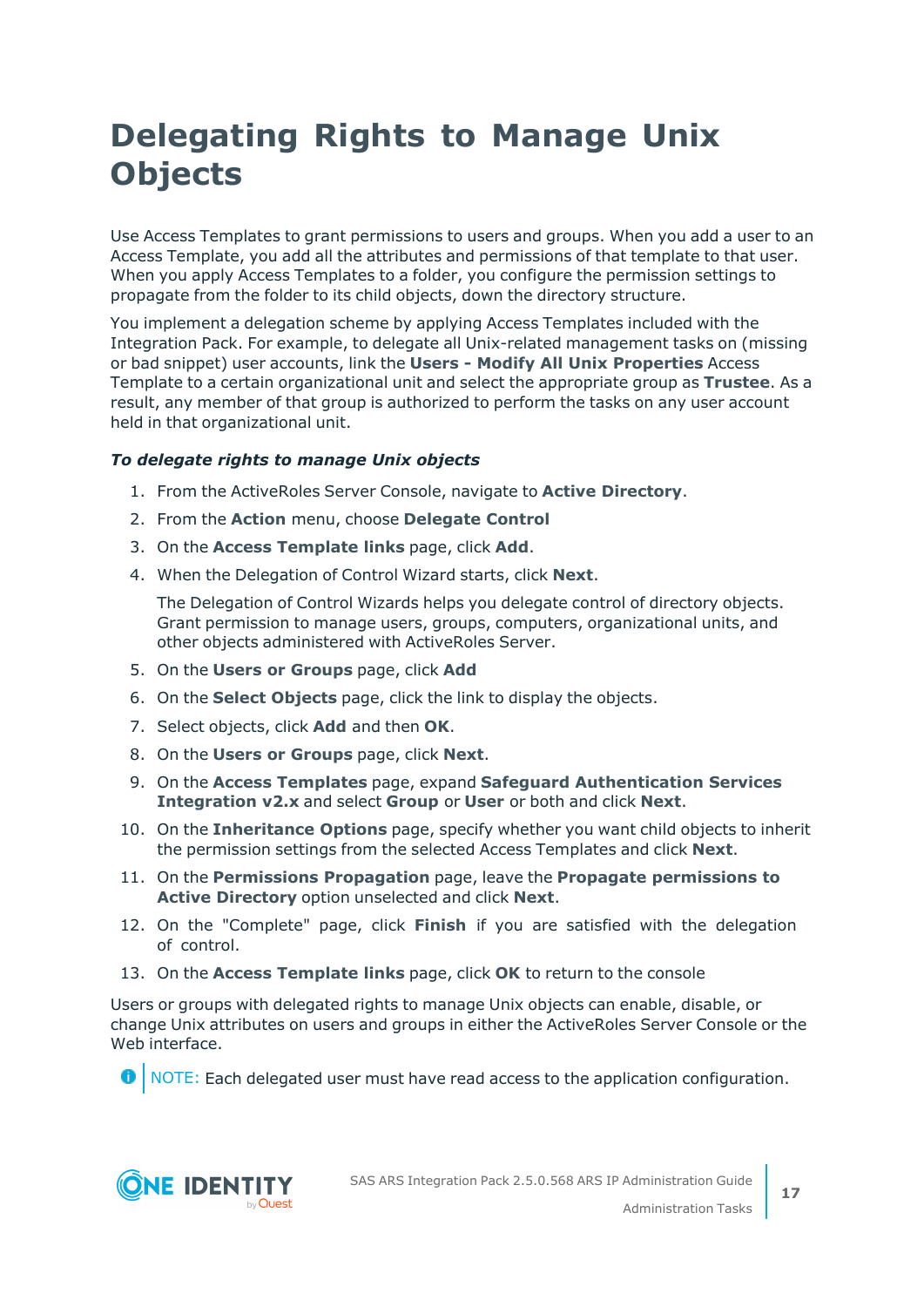# <span id="page-17-0"></span>**Locating Unix Objects**

Managed Units allow you to locate the Unix users and groups in your ActiveRoles Server managed environment.

#### *To locate Unix objects*

- 1. From the ActiveRoles Server Console, navigate to **Configuration | Managed Units | Safeguard Authentication Services Integration v2.x**.
- 2. Right-click either **Unix-enabled Groups** or **Unix-enabled Users** and choose **Find...**.
- 3. You use standard ActiveRoles Server functionality to search for objects of different types. For details on using the Find Users, Contacts, and Group dialog, open the **Help** menu, choose **Help Topics**, and open the **Finding Objects** topic.

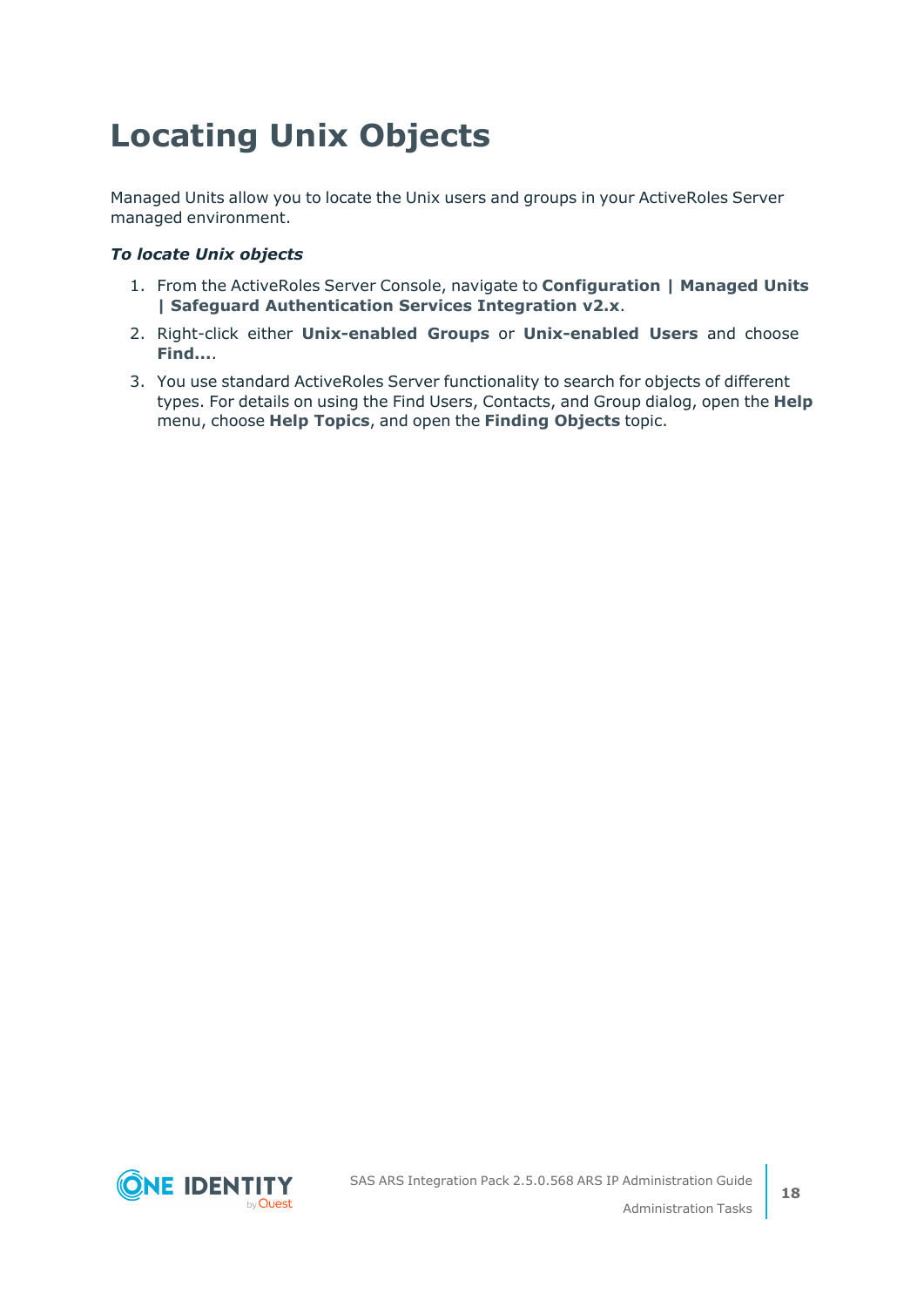# <span id="page-18-0"></span>**Using the Web Interface Extensions**

Safeguard Authentication Services provides Microsoft Management Console (MMC) extensions that support the ActiveRoles Server web interface allowing you to:

- Enable, disable, or clear the Unix properties for a (missing or bad snippet) user account
- View or modify Unix-related properties of a Windows user account
- Enable or clear the Unix group properties for a Windows group
- View or modify Unix-related properties of a Windows group

<span id="page-18-1"></span>After you install the Integration Pack, you must publish the Web interface extensions.

### **Configure New Web Sites for the Web Interface**

Every time you create and configure a new Web site for the ActiveRoles Server Web Interface, you must run the ActiveRoles Integration Configuration Wizard.

#### *To configure new Web sites for the Web interface*

- 1. From the **Start** menu, navigate to **All Programs | Quest Software | Authentication Service ActiveRoles Integration | ActiveRoles Integration Configuration Wizard** to start a wizard that will help you configure newly created Web sites for the ActiveRoles Server Web interface.
- 2. When the configuration setup wizard completes, click **Restart ActiveRoles Now**.
- 3. When it becomes active, click the **Close** button and wait for a minute while ActiveRoles Server loads the startup information.
- **O** NOTE: Once the service restarts, wait a few minutes before you open the ActiveRoles Server console.



**4**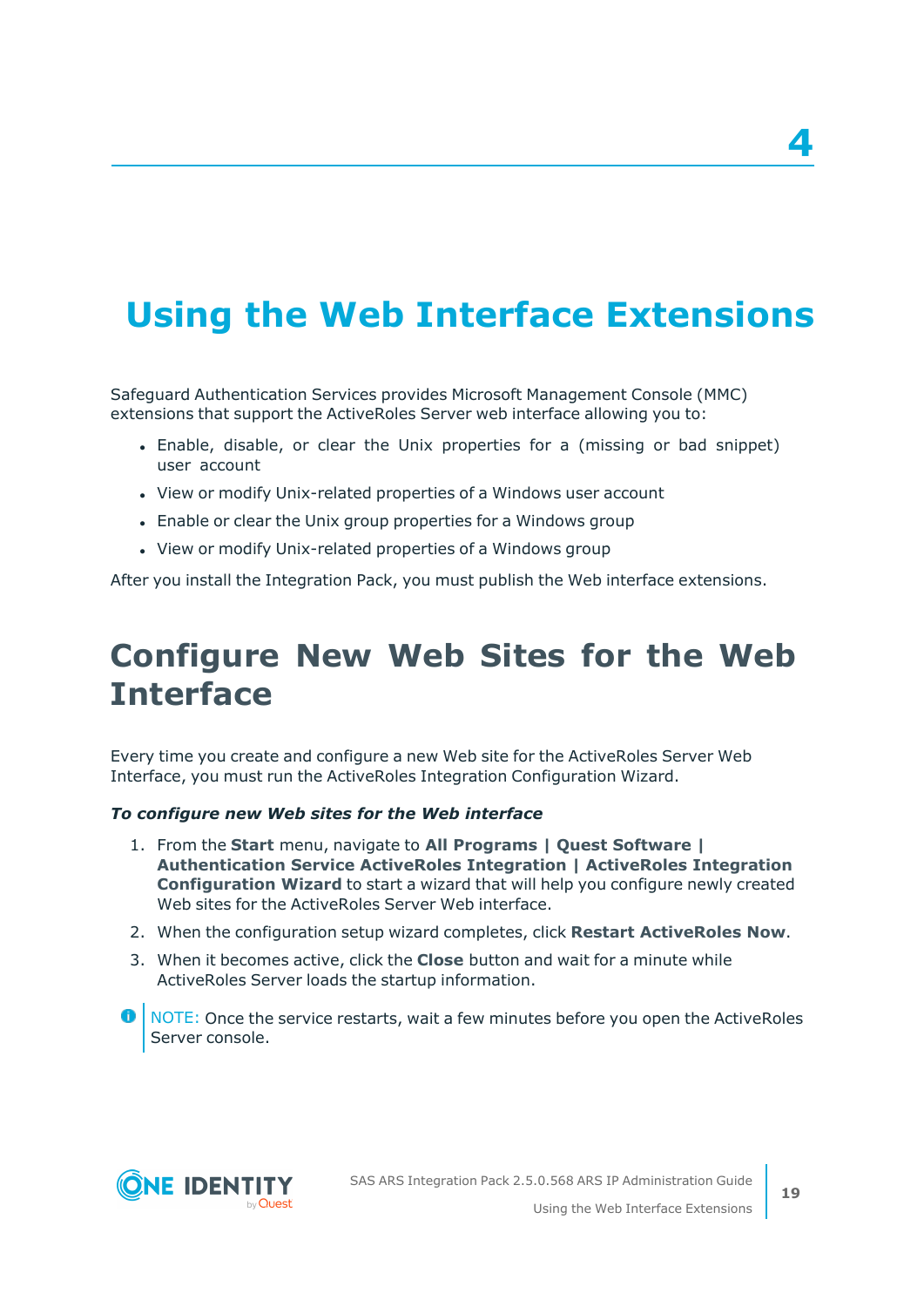## <span id="page-19-0"></span>**Publish Web Interface Extensions**

Installing and then publishing the Web interface extensions adds a number of pages and commands to the ActiveRoles Server Web interface, enabling the management of Unixspecific information in Active Directory.

These pages and commands include:

• Unix Properties on User Account.

View or modify Unix-related properties of a (missing or bad snippet) user account.

• Unix Properties on Group.

View or modify Unix-related properties of a Windows group.

#### *To publish Web interface extensions*

1. Start the ActiveRoles Server Web interface in Windows Internet Explorer.

**O** NOTE: The PROD.NAME only works with Internet Explorer.

- a. Start Internet Explorer.
- b. Navigate to the following URL:

http://<IP Address>/ARServerAdmin

- c. At the login screen, enter your user name and password.
- 2. From the **Customization** menu on the main page of the ActiveRoles Server Web Interface, choose the **Reload** option.
	- NOTE: If you do not see the **Customization** link on the ActiveRoles Server Web interface on Windows 2008 R2, run the browser with elevated privileges.

### <span id="page-19-1"></span>**Unix-Enable a User**

You can manage the Unix-specific information for a (missing or bad snippet) user account from the ActiveRoles Server web interface.

#### *To Unix-enable a user*

- 1. Click the **Directory Management** link on the home page of the ActiveRoles Server.
- 2. From the ActiveRoles Server directory tree, navigate to **Active Directory** and select the **Users** folder under your managed domain.
- 3. In the details pane, click a user name link.
- 4. From the drop-down menu, select **Unix Properties**.
- 5. On the **Unix Account** tab, select the **Unix Enabled** option.

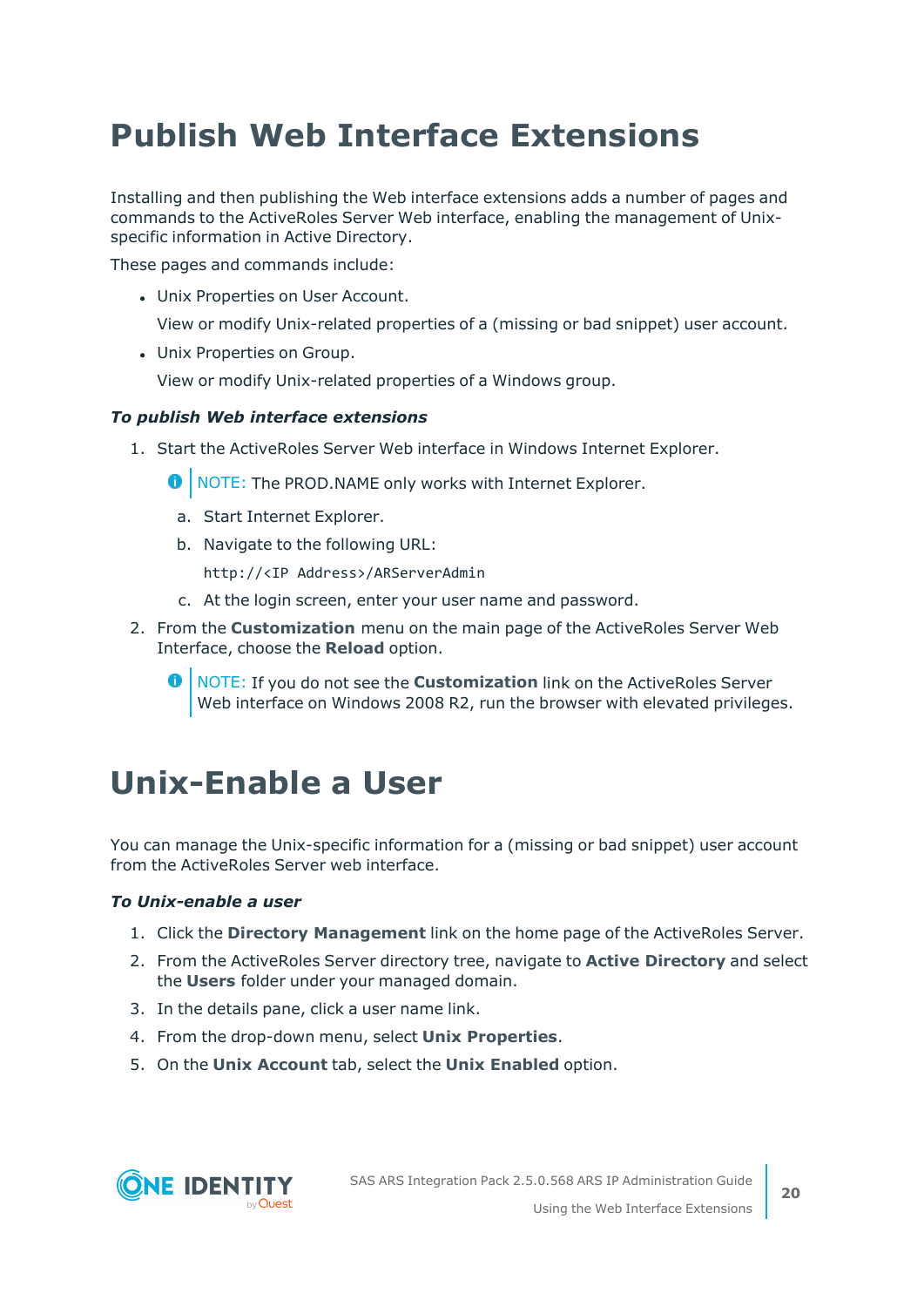6. Modify any of the Unix-related properties.

The *UID Number* is the unique identifier for a Unix user. Ideally, each Windows user is assigned a unique UID number. By default the Integration Pack generates a unique ID automatically. If you change the User ID, the Integration Pack checks to ensure the specified value is unique among Unix-enabled users.

6 NOTE: The **Primary Group** box displays the Domain Name of the group corresponding to the Primary Group ID. You can click **Change** to browse Unixenabled groups to find the Primary Group by name.

<span id="page-20-0"></span>7. Click **Save** to commit your changes.

### **Unix-Disable a User**

#### *To Unix-disable a user*

- 1. Click the **Directory Management** link on the home page of the ActiveRoles Server.
- 2. From the ActiveRoles Server directory tree, navigate to **Active Directory** and select the **Users** folder under your managed domain.
- 3. In the details pane, click a user name link.
- 4. From the drop-down menu, select **Unix Properties**.
- 5. On the **Unix Account** tab, deselect the **Unix Enabled** option.
- 6. Click **Save** to commit your changes.

<span id="page-20-1"></span>Unix-disabling a user changes his login shell to bin/false.

### **Clear Unix Attributes**

After you Unix-disable a user, you may want to clear that user's Unix attributes.

#### *To clear Unix attributes*

- 1. Click the **Directory Management** link on the home page of the ActiveRoles Server.
- 2. From the ActiveRoles Server directory tree, navigate to **Active Directory** and select the **Users** folder under your managed domain.
- 3. In the details pane, click a user name link.
- 4. From the drop-down menu, select **Unix Properties**.
- 5. Clear the text of each Unix-related property and click **Save**.
- 6 NOTE: When you click **Save**, if there is a Unix property in any of the fields, the Integration Pack makes no changes to the user's Unix properties.

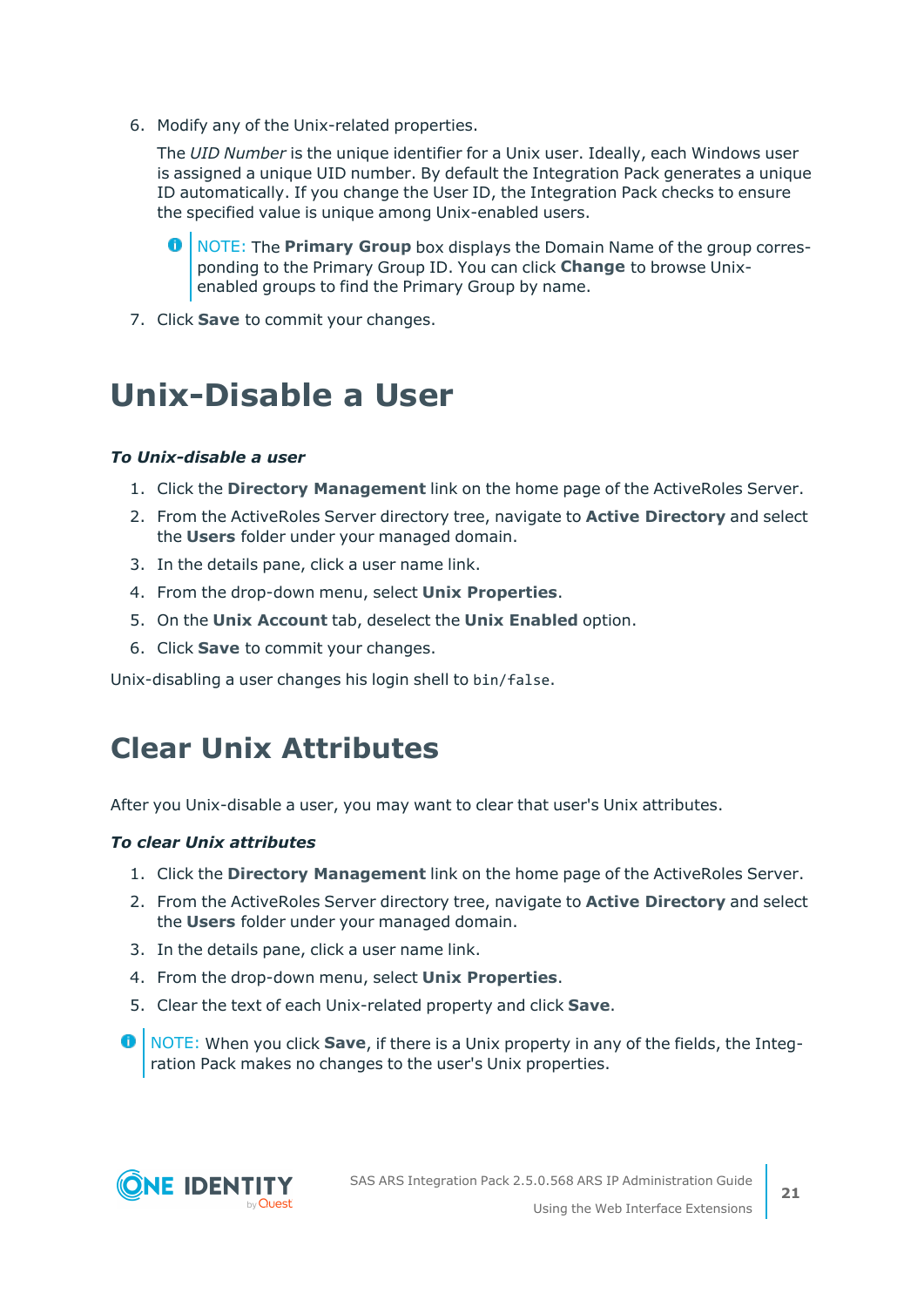# <span id="page-21-0"></span>**Unix-Enable a Group**

You can manage the Unix-specific information for a (missing or bad snippet) user account from the ActiveRoles Server web interface.

#### *To Unix-enable a group*

- 1. Click the **Directory Management** link on the home page of the ActiveRoles Server.
- 2. From the ActiveRoles Server directory tree, navigate to **Active Directory** and select the **Users** folder under your managed domain.
- 3. In the details pane, click a group name link.
- 4. From the drop-down menu, select **Unix Properties**.
- 5. On the **Unix Account** tab, select the **Unix Enabled** option.
- 6. Modify any of the Unix-related properties.

The *GID Number* is the unique identifier for a Unix group. Ideally, each Windows group is assigned a unique Group ID number. By default the Integration Pack generates a unique ID automatically. If you change the GID Number, the Integration Pack checks to ensure the specified value is unique among Unix-enabled groups.

<span id="page-21-1"></span>7. Click **Save** to commit your changes.

### **Unix-Disable a Group**

#### *To Unix-disable a group*

- 1. Click the **Directory Management** link on the home page of the ActiveRoles Server.
- 2. From the ActiveRoles Server directory tree, navigate to **Active Directory** and select the **Users** folder under your managed domain.
- 3. In the details pane, click a group name link.
- 4. From the drop-down menu, select **Unix Properties**.
- 5. On the **Unix Account** tab, deselect the **Unix Enabled** option.
- 6. Click **Save** to commit your changes.

Unix-disabling a group clears the GID.

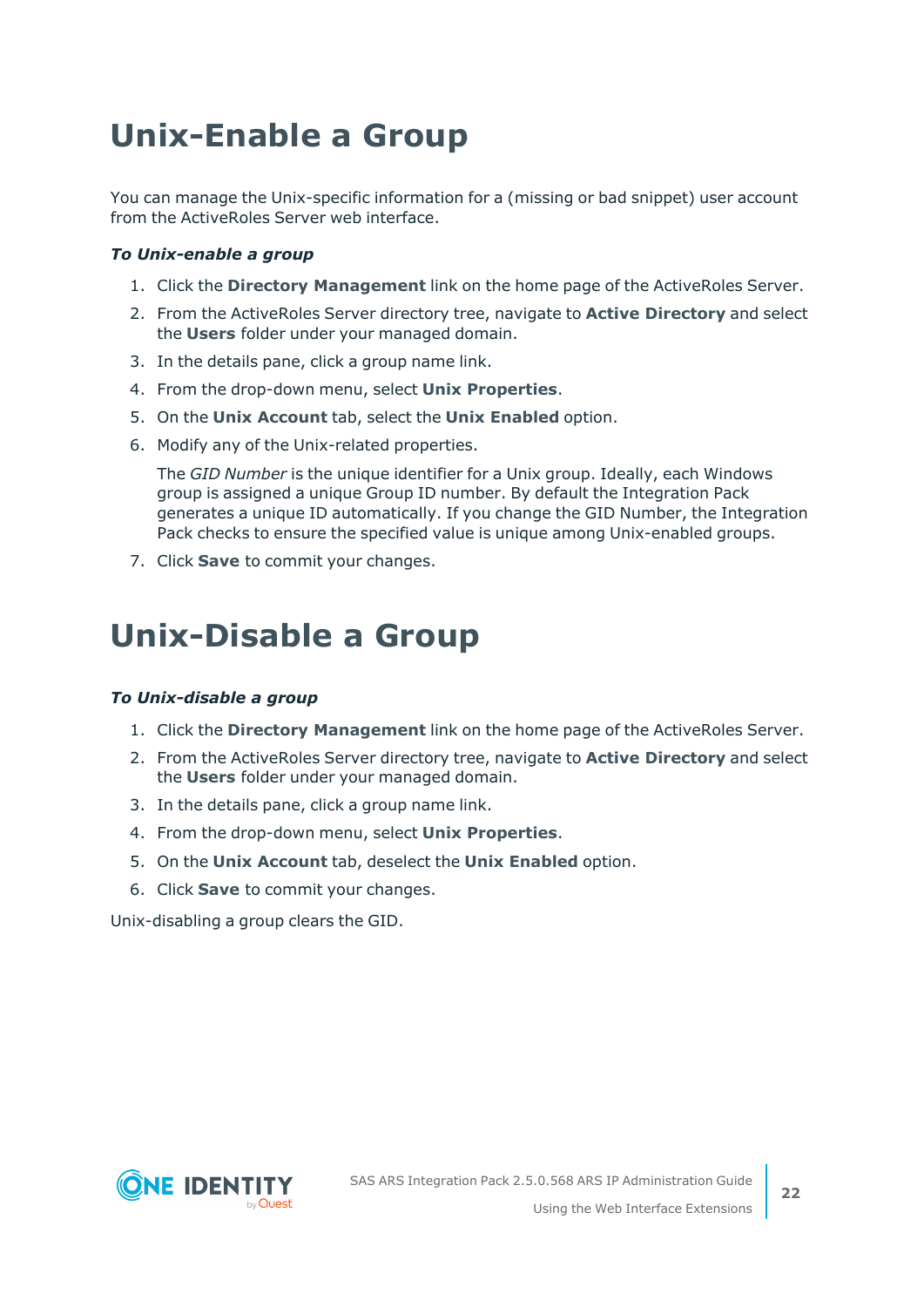# **Troubleshooting**

<span id="page-22-0"></span>To help you troubleshoot, One Identity recommends the following resolutions to some of the common problems you might encounter as you deploy and use the [[[Undefined variable CommonVariables.SAS\_ARS]]] .

## <span id="page-22-1"></span>**No Application Configuration Found for Authentication Services**

The Integration Pack must have an Safeguard Authentication Services Application Configuration available for each managed forest. During the Safeguard Authentication Services Integration Setup for ActiveRoles Server, if you do not have an application configuration in list of domains, the ActiveRoles Integration Configuration Wizard displays an error message that says, "No Application Configuration Found for Safeguard Authentication Services".

#### *To make the Safeguard Authentication Services Application Configuration available to the Integration Pack*

1. Using standard ActiveRoles Server functionality, add the Active Directory domain in which the Safeguard Authentication Services Application Configuration resides to the list of domains managed by ActiveRoles Server.

-OR-

2. Delete the Safeguard Authentication Services Application Configuration from its current location and re-create it in the domain where ActiveRoles Server resides.

## <span id="page-22-2"></span>**Unix Properties Menu Not Visible in Web Interface**

After installing the Integration Pack, whenever you select a user or group in the ActiveRoles Server Web interface, a new menu entry appears called **Unix Properties**. If you do not see



SAS ARS Integration Pack 2.5.0.568 ARS IP Administration Guide

**23**

Troubleshooting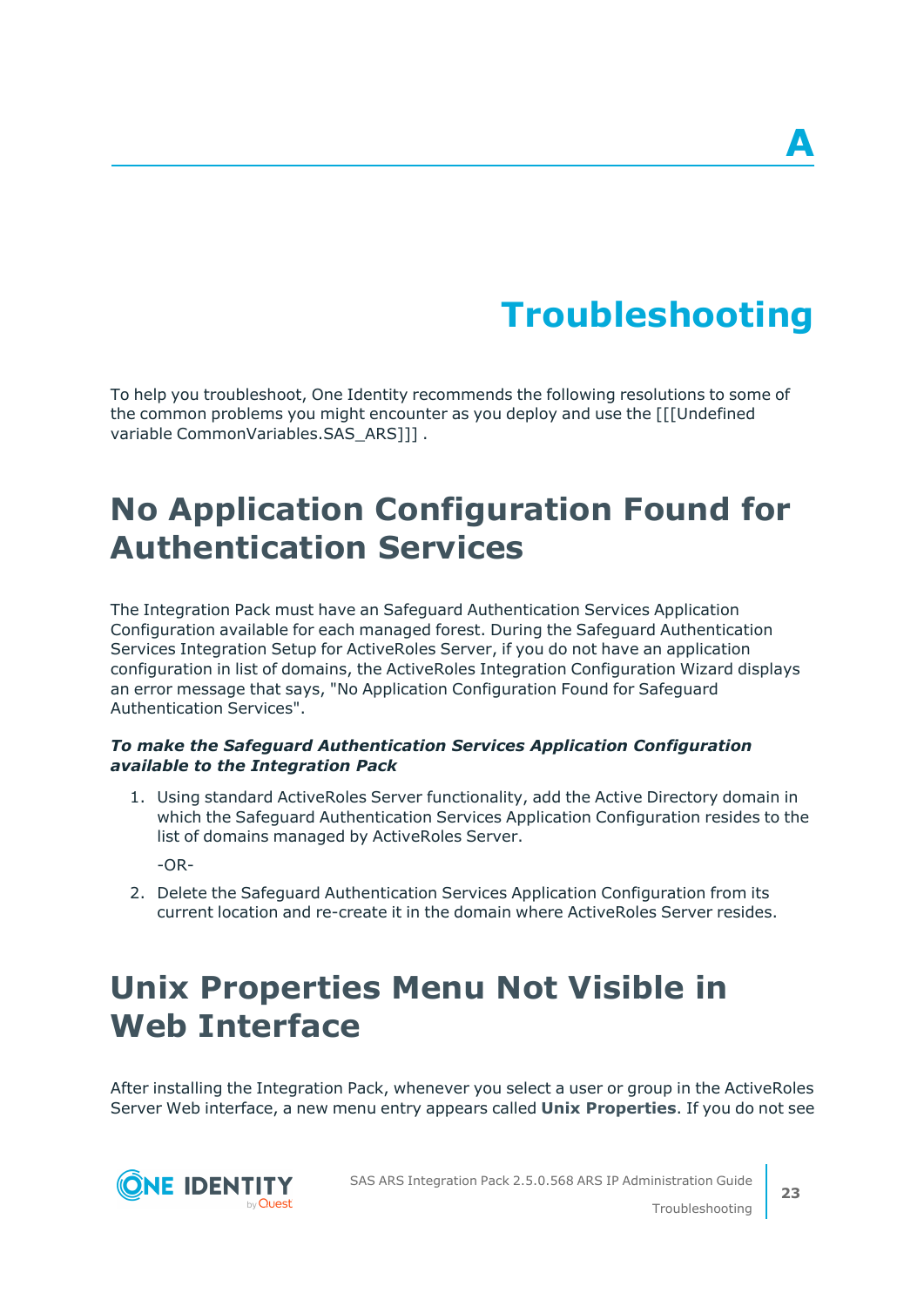this menu entry, ensure that you configured the web site for Safeguard Authentication Services ActiveRoles Integration.

#### *To configured the web site for Safeguard Authentication Services ActiveRoles Integration*

1. From the **Start** menu on the machine where the Integration Pack is installed, navigate to **All Programs | Quest Software | Safeguard Authentication Services ActiveRoles Integration | ActiveRoles Integration Configuration Wizard** to start the wizard.

If you still do not see the Unix Properties extension

- 1. Start the ActiveRoles Server Web interface in (missing or bad snippet) Internet Explorer.
- 2. From the **Customization** menu on the main page of the ActiveRoles Server Web Interface, choose the **Reload** option.

### <span id="page-23-0"></span>**The Customization Link is Not Available in Web Interface**

To see the **Customization** link on the ActiveRoles Server web interface on Windows 2008 R2, run the browser with elevated privileges.

### <span id="page-23-1"></span>**Web Interface Extension Changes Are Not Saved**

The Web interface extensions for the Integration Pack are based on ActiveRoles virtual attributes. This allows the Unix attributes to map to the correct LDAP attributes in Active Directory based on the Safeguard Authentication Services configuration. However, if the virtual attribute maps to a read-only LDAP attribute then any changes to the virtual attribute will not be propagated to the directory. User and group objects from unmanaged domains are read-only.

## <span id="page-23-2"></span>**Restoring Integration Pack Web Interface Configuration**

To restore the Safeguard Authentication Services ActiveRoles Integration extensions to the Web interface, run ActiveRoles Integration Configuration Wizard from the **Start** menu on

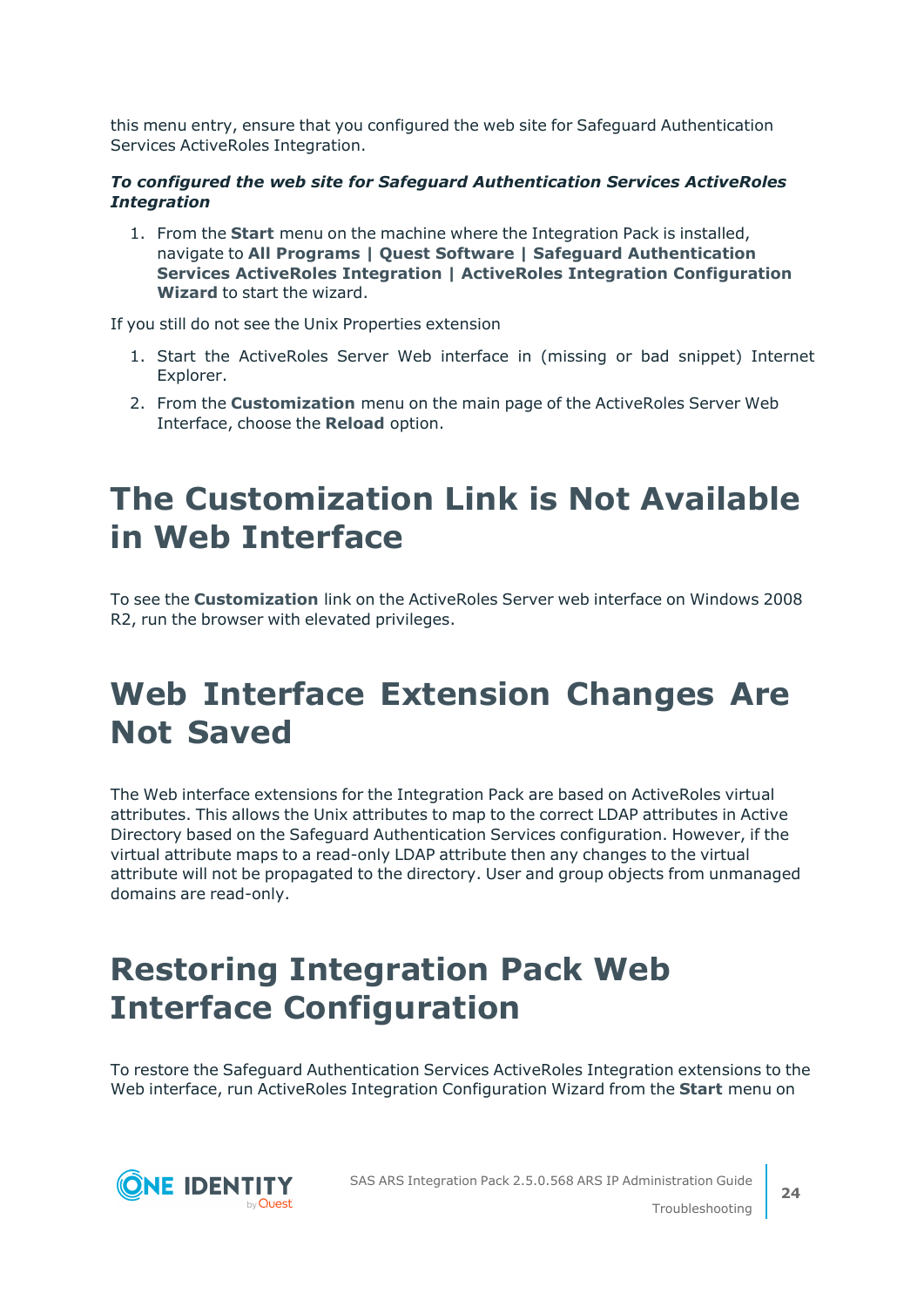the ActiveRoles Server. This tool allows you to re-configure the Web interface extensions.

**CAUTION: Do not select Customization | Restore Default in the ActiveRoles Server web interface unless you want to uninstall the Integration Pack. If you select Customization | Restore Defaults, all extensions are removed and the web interface is reset to the defaults.**

### <span id="page-24-0"></span>**Repairing Integration Scripts**

If you modify an Safeguard Authentication Services ActiveRoles Integration script and it becomes corrupt, causing errors when it is run, you can repair it.

#### *To repair integration scripts*

From the command line, run:

```
"C:\Program Files\Quest Software \Safeguard Authentication Services Integration
2.1.x\SetupUi.exe" -force
```
### <span id="page-24-1"></span>**Delegated User Unable to Modify Unix Attributes**

To be able to manage Unix users within his delegated domain, you must assign a delegated user read permissions to the Application Configuration.

**Problem**: Even though a user or group has a **Unix Account** tab, when you select the tab, the Unix attributes do not display. Instead you see a message that says, "The Configuration Setting for Safeguard Authentication Services could not be found in Active Directory" even though there is a configuration in the forest. At times a user is delegated permission to manage Unix attributes for users and/or groups within an organizational unit but that user does not have *read* access to other containers in the domain.

**Solution**: You must delegate permission to the user by means of ActiveRoles Server so he can list and read the Safeguard Authentication Services Application Configuration. For more information about the Safeguard Authentication Services Application Configuration see **Configure Active Directory for Safeguard Authentication Services** in *Safeguard Authentication Services Installation Guide*.

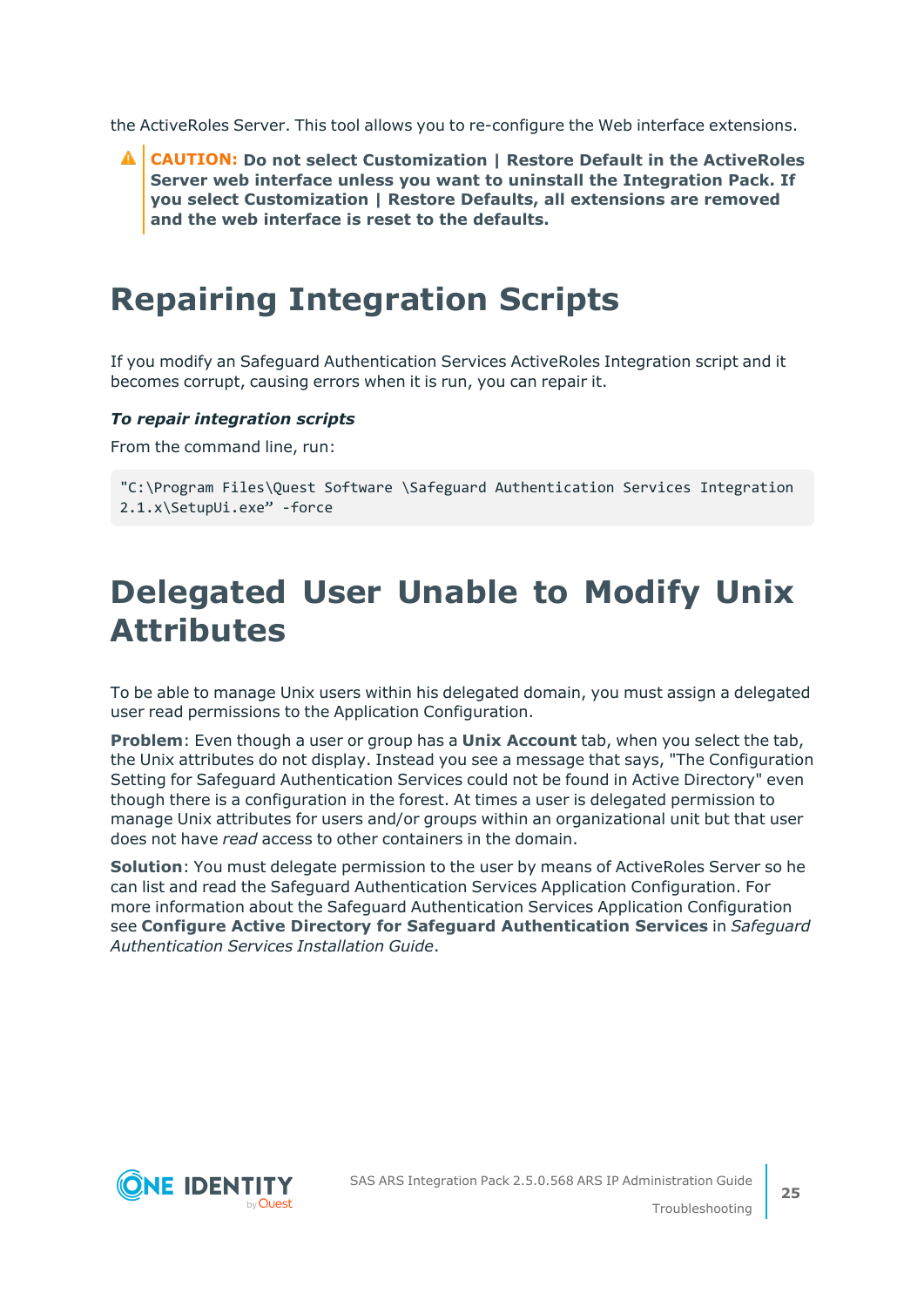<span id="page-25-0"></span>One Identity solutions eliminate the complexities and time-consuming processes often required to govern identities, manage privileged accounts and control access. Our solutions enhance business agility while addressing your IAM challenges with on-premises, cloud and hybrid environments.

## <span id="page-25-1"></span>**Contacting us**

For sales and other inquiries, such as licensing, support, and renewals, visit [https://www.oneidentity.com/company/contact-us.aspx.](https://www.oneidentity.com/company/contact-us.aspx)

### <span id="page-25-2"></span>**Technical support resources**

Technical support is available to One Identity customers with a valid maintenance contract and customers who have trial versions. You can access the Support Portal at [https://support.oneidentity.com/.](https://support.oneidentity.com/)

The Support Portal provides self-help tools you can use to solve problems quickly and independently, 24 hours a day, 365 days a year. The Support Portal enables you to:

- Submit and manage a Service Request
- View Knowledge Base articles
- Sign up for product notifications
- Download software and technical documentation
- View how-to videos at [www.YouTube.com/OneIdentity](http://www.youtube.com/OneIdentity)
- Engage in community discussions
- Chat with support engineers online
- View services to assist you with your product

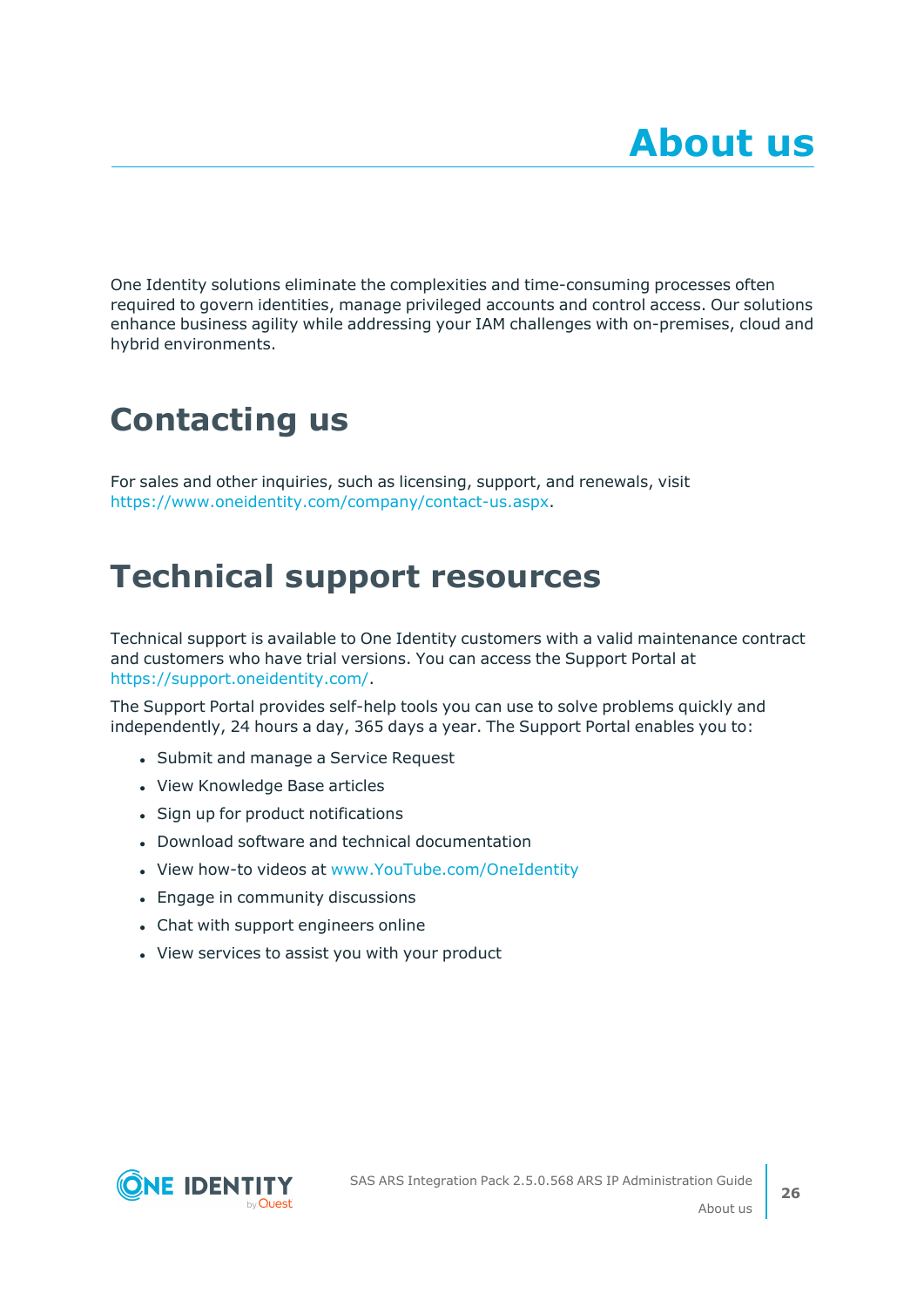# **Index**

#### <span id="page-26-0"></span>**A**

Access Template how to apply  [17](#page-16-0) access templates described  [7](#page-6-0) use to delegate  [9](#page-8-0) ActiveRoles Server web interface accessing  [19](#page-18-0) administration tasks  [13](#page-12-0) administrative views how to provide  [8](#page-7-0)

#### **B**

Best Practice: backup customized data before you uninstall  [11](#page-10-0) configure new Web sites  [19](#page-18-1) remove custom policies prior to uninstalling  [12](#page-11-0) restart the Administration Service after installation  [10](#page-9-1) Run the PROD.CONFIG.WIZARD to restore the customization  [10](#page-9-1) **C**

change-tracking features defined  [6](#page-5-2)

### **D**

de-provisioning groups  [16](#page-15-0) de-provisioning Unix users  [14](#page-13-1) delegate management tasks how to  [7](#page-6-0) delegate rights to manage Unix accounts in AD  [13](#page-12-0) delegate rights to manage Unix objects  [17](#page-16-0) delete policy objects  [14](#page-13-0)

#### **I**

installation procedures  [10](#page-9-0)

#### **L**

link Access Template to an ou  [17](#page-16-0) locate Unix users and groups in managed environment  [13](#page-12-0)

#### **M**

managed units described  [8](#page-7-0)

#### **P**

policy objects deleting  [14](#page-13-0) policy types defined  [6](#page-5-2) described  [8](#page-7-1) prerequisites  [5](#page-4-1) provisioning and de-provisioning Unix account attributes  [13](#page-12-0) provisioning Unix groups  [15](#page-14-0)



SAS ARS Integration Pack 2.5.0.568 ARS IP Administration Guide

**27**